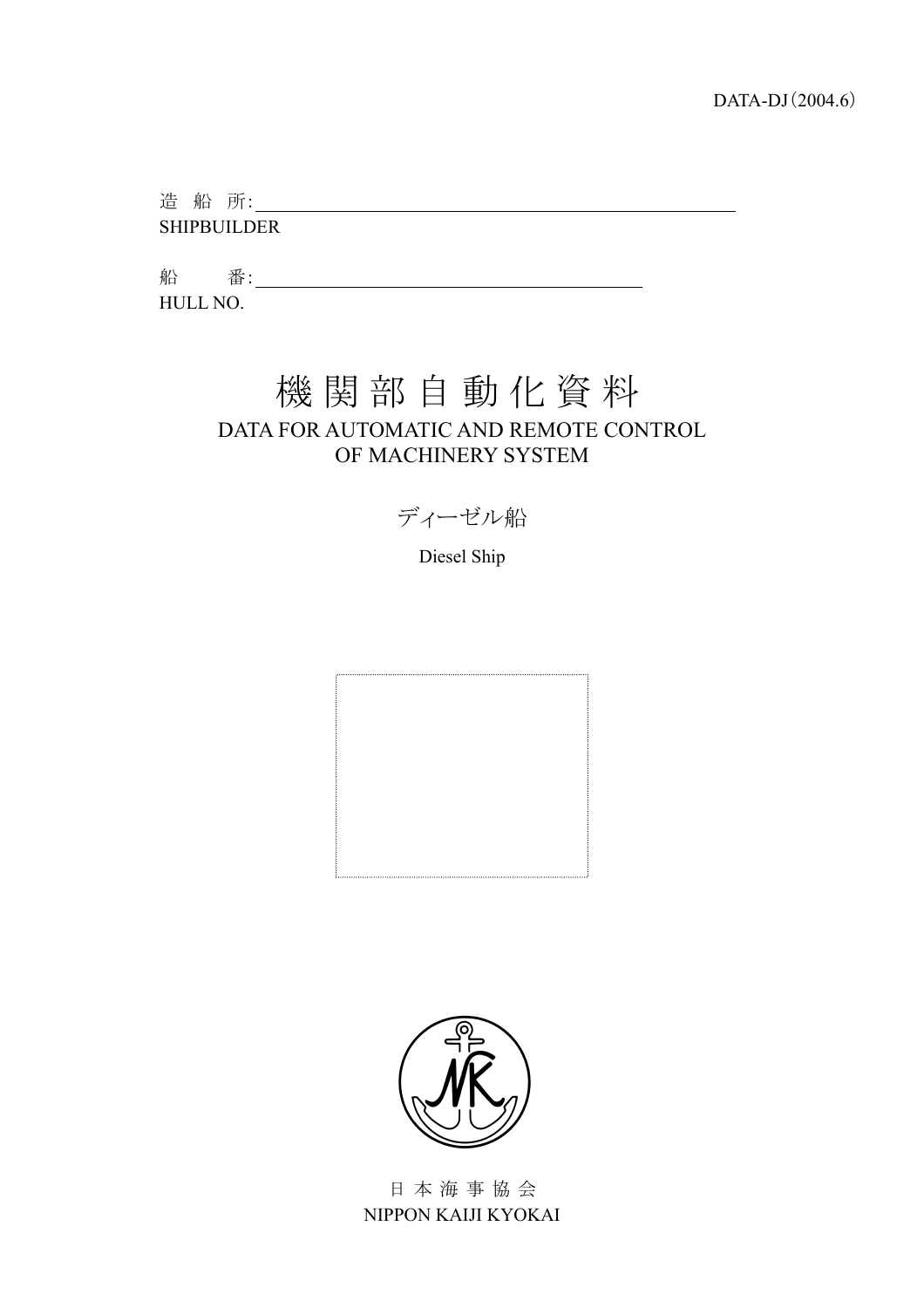## 記載要領

#### Summary of Description

1.各欄の記載に適合する場合のみ□内に"1"を記入する。

If the ships are designed in accordance with description of each column, marked"1"is to be entered in □.

2.( )内には該当する場合、文字、数字を記入する。

If applicable, letter or figure is to be entered in  $( )$ .

3.(注)が必要な場合には余白部に適宜記入してよい。

If "Note"is necessary, blank space may be used additionally.

## 目 次

#### Contents

| General                                       | (4) 自動制御 ……………………………… 6              |
|-----------------------------------------------|--------------------------------------|
|                                               | Automatic Control System             |
| 2. 機関制御室の位置 ……………………………1                      | (5)安全システム …………………………… 7              |
| Location of Engine Control Room               | Safety System                        |
| 3. 主機及び推進軸系 ……………………………… 1                    | 6. 補機 ……………………………………… 8              |
| $M/E &$ Propulsion Shafting System            | <b>Auxiliary Machinery</b>           |
| (1)制御場所 …………………………………1                        | (1)ポンプ,圧縮機及び送風機の制御 ………… 8            |
| Control Station                               | Control of Pumps, Compressors & Fans |
| (2) 安全システム ································ 2 | (2) タンクの液面及び温度制御 ……………… 11           |
| Safety System                                 | Level & Temp. Control for Tanks      |
|                                               | (3) 熱交換機等の制御 ……………………… 12            |
| 4. ボイラ ………………………………………3                       | Control of Heat Exchangers etc.      |
| Boiler                                        | (4) 安全システム …………………………… 13            |
|                                               | Safety System                        |
| <b>Control Station</b>                        | (i)原動機の自動停止 ……………… 13                |
|                                               | Auto. Stop for Engine & Turbine      |
| Automatic Control System                      | (ii)空気圧縮機の自動停止 ············ 13       |
| (3)安全システム …………………………………4                      | Auto. Stop for Compressor            |
| Safety System                                 |                                      |
|                                               | 7. 監視警報装置 ……………………………… 14            |
| 5. 主発電装置 …………………………………4                       | Monitoring & Alarm System            |
| Main Electric Generating Plant                | $(1)$ 一般 ……………………………………… 14          |
| (1) 主発電装置の種類及び数 ・・・・・・・・・・・・・・・・・4            | General                              |
| Kind & No. of Generating Plant                | (2)機関部計装項目一覧 …………………… 14             |
| (2) 主配電盤の設置位置 ………………………4                      | List of measuring & Alarm Point      |
| Location of Main Switchboard                  |                                      |
| (3)制御場所 ………………………………………5                      | 8. その他 ……………………………………… 17            |
| <b>Control Station</b>                        | Others                               |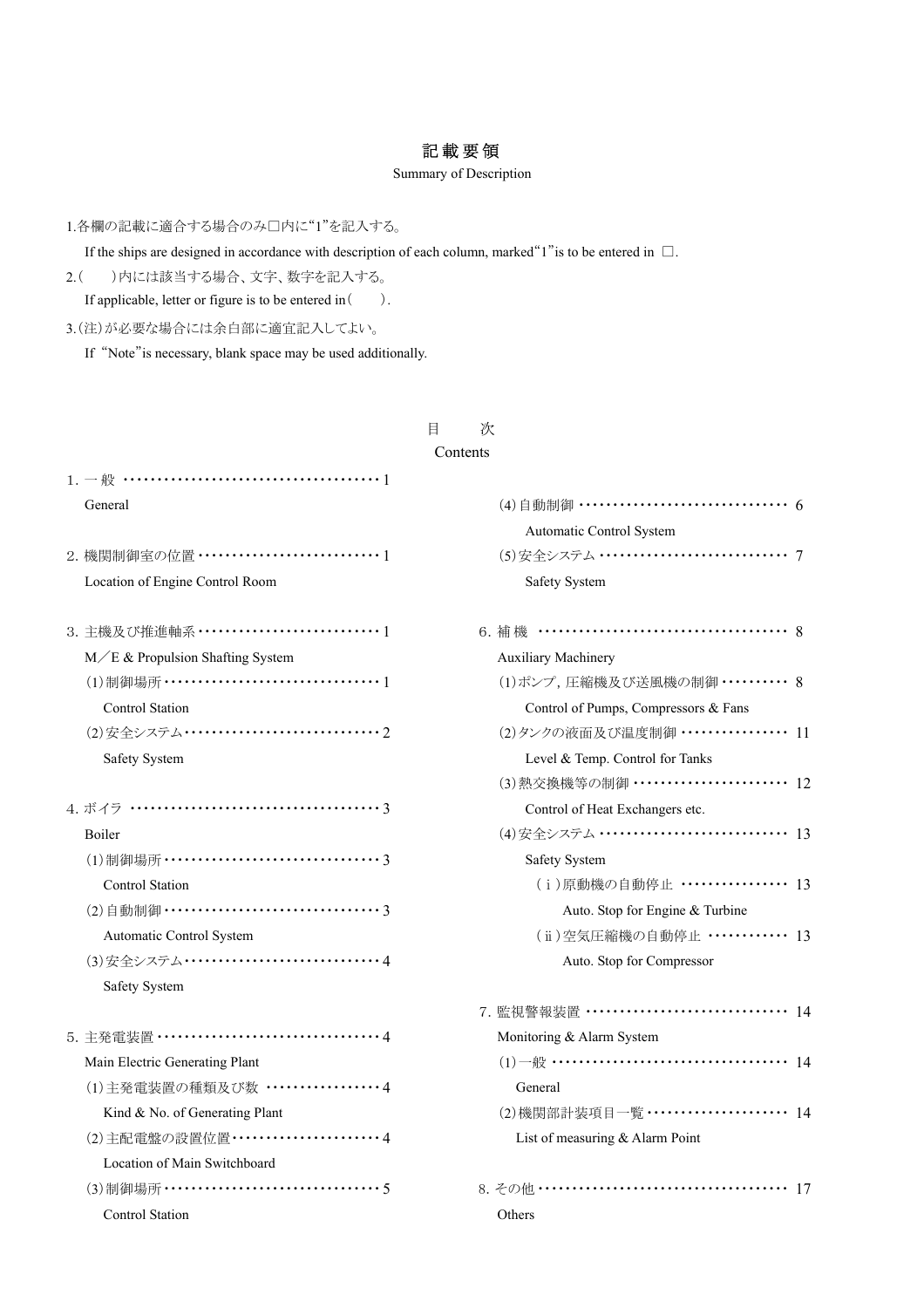## 1.一 般

General

□ 付記号(MC)を取得する。 The notation (MC) is acquired.

□ 付記号(MO)を取得する。[□MO·A, □MO·B, □MO·C, □MO·D] The notation (MO) is acquired.

## 2.機関制御室の位置

Location of Engine Control Room

□ 機関室内( )甲板

In engine room ( ) Deck

□ 機関室外( )甲板

□ 船橋と一体化

Integrated in bridge

Outside engine room ( ) Deck

## 3.主機及び推進軸系

Main Engine and Propulsion Shafting System

(1)制御場所

Control Station

| $\Box$<br>項<br>Item                       | 制御場所<br>Control Station              | Maneuvering Engine con-<br>space | 船<br>橋<br><b>Bridge</b><br>操船スペース 機関スペース<br>trol space | 船勧イング | 機関制御室<br>Engine<br>control<br>room | 機<br>側<br>Local |  |
|-------------------------------------------|--------------------------------------|----------------------------------|--------------------------------------------------------|-------|------------------------------------|-----------------|--|
|                                           | 動<br>始<br>Starting                   |                                  |                                                        |       |                                    |                 |  |
|                                           | 停<br>止<br>Stopping                   |                                  |                                                        |       |                                    |                 |  |
| 主<br>機<br>Main Engine                     | 逆<br>転<br>Reversing                  |                                  |                                                        |       |                                    |                 |  |
|                                           | 速<br>調<br>Speed Control              |                                  |                                                        |       |                                    |                 |  |
|                                           | 非常停止<br>Emergency Stop               |                                  |                                                        |       |                                    |                 |  |
| 可変ピッチ<br>プロペラ<br>C.P.P.                   | 翼角制御<br>Brade Pitch Control          |                                  |                                                        |       |                                    |                 |  |
| クラッチ<br>(推進系)<br>Clutch for<br>Propulsion | 嵌·脱<br>Engage · Disengage            |                                  |                                                        |       |                                    |                 |  |
| 逆転機<br>Reversing Gear                     | 前進·中立·後進<br>Ahead · Neutral · Astern |                                  |                                                        |       |                                    |                 |  |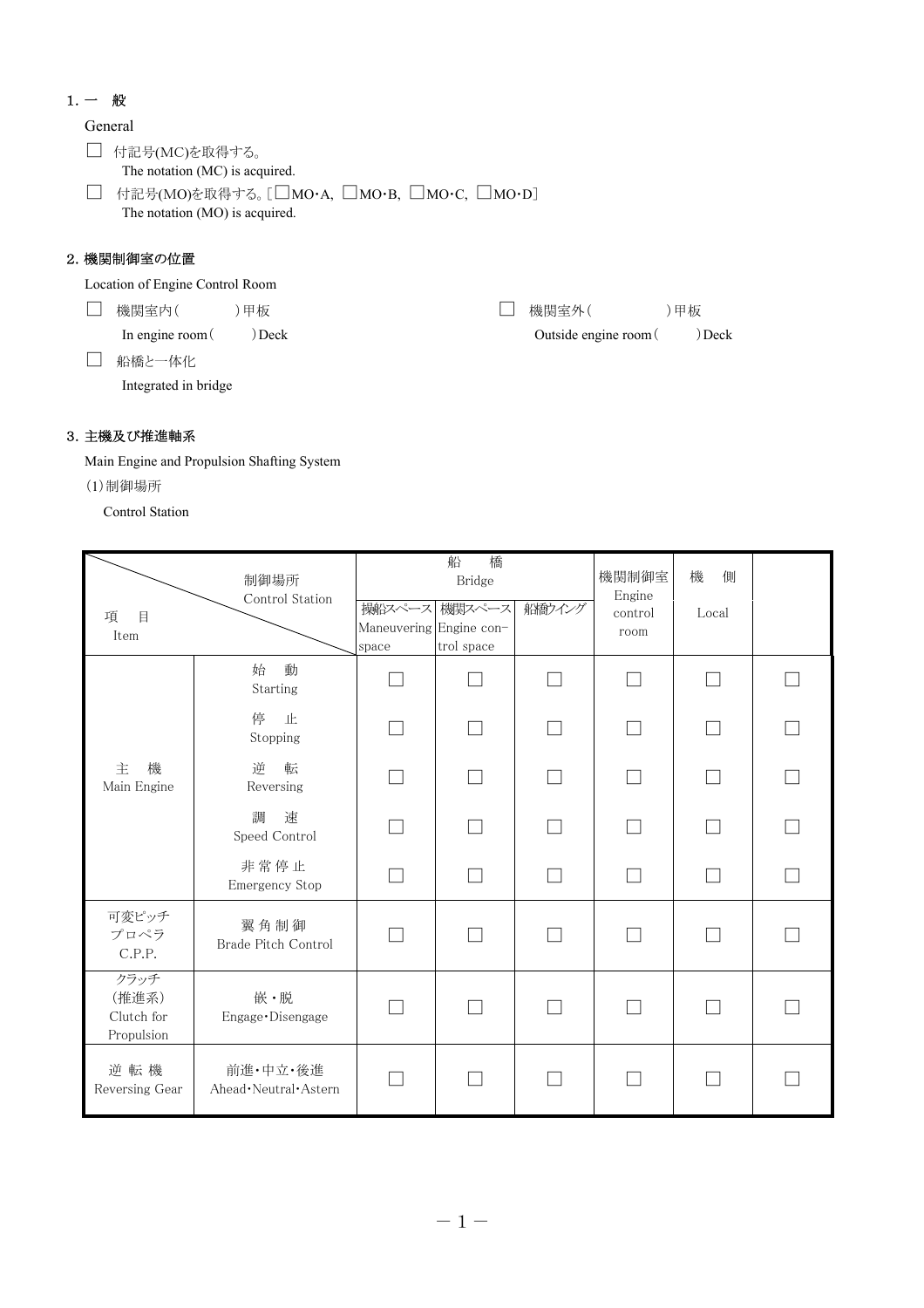#### (2)安全システム Safety System

| 原<br>因<br>Cause                                                   | 主<br>機<br>自動停止<br>Main Engine<br>Auto. Stop | 主<br>機<br>自動減速<br>Main Eng.Auto.<br>Load Reduction | C.P.P.<br>翼角自動減少<br>C.P.P. Blade<br>Angle Auto.<br>Reduction | 手動減速(又は減少)<br>要求警報<br>Alarm for Necessity<br>of Manual Load<br>Reduction |  |
|-------------------------------------------------------------------|---------------------------------------------|----------------------------------------------------|--------------------------------------------------------------|--------------------------------------------------------------------------|--|
|                                                                   | (注1)<br>(Note1)                             | (注1)<br>(Note1)                                    | (注1)<br>(Note1)                                              | (注2)<br>(Note2)                                                          |  |
| 過回転<br>Over speed                                                 |                                             | Пĺ                                                 | Пĺ                                                           | $\overline{\mathcal{L}}$                                                 |  |
| 主潤滑油圧力低下<br>Low press. of main lub. oil                           | ٦l                                          | Пĺ                                                 | Пĺ                                                           | $\Box$ (                                                                 |  |
| クロスヘッド軸受潤滑油圧力低下<br>Low press. of crosshead bearings lub. oil      | ٦l                                          | $\Box$ (                                           | Пĺ                                                           | $\Box$ (                                                                 |  |
| カム軸潤滑油圧力低下<br>Low press. of camshaft lub. oil                     | ٦l                                          | Пĺ                                                 | Пĺ                                                           | $\Box$ (                                                                 |  |
| クランク室オイルミスト濃度上昇<br>High concentration of crank case oil mist      | ٦l                                          | Пĺ                                                 | Пĺ                                                           | $\Box$ (                                                                 |  |
| 主潤滑油入口温度上昇<br>High temp. of main lub. oil inlet                   | ٦l                                          | Пĺ                                                 | Пĺ                                                           | $\Box$ (                                                                 |  |
| 推力軸受温度上昇<br>High temp. of thrust bearing                          | ٦C                                          | Пĺ                                                 | Пĺ                                                           | $\Box$ (                                                                 |  |
| シリンダ注油流量低下又は停止<br>Low flow or non flow of cyl. oil                | ٦l                                          | Пĺ                                                 | Пĺ                                                           | $\Box$ (                                                                 |  |
| ピストン冷却媒体圧力又は流量低下<br>Low press. or flow of piston cool. water(oil) | ٦C                                          | $\Box$ (                                           | Пĺ                                                           | $\Box$ (                                                                 |  |
| ピストン冷却媒体出口温度上昇<br>High temp. of piston coolant outlet             | ٦(                                          | Пĺ                                                 | Пĺ                                                           | $\Box$ (                                                                 |  |
| シリンダ冷却水圧力又は流量低下<br>Low press. or flow of cyl. cool. water         |                                             | Пĺ                                                 | Пĺ                                                           | П (                                                                      |  |
| シリンダ冷却水出口温度上昇<br>High temp. of cyl. cooling water outlet          |                                             | Пl                                                 | Πl                                                           | $\overline{\mathcal{L}}$                                                 |  |
| 掃気室火災又は温度上昇<br>Fire or high temp. of scavenge air space           |                                             |                                                    |                                                              |                                                                          |  |
| 船尾管軸受高温<br>High temp. of stern tube bearing                       |                                             | Пĺ                                                 | Пĺ                                                           | $\Box$ (                                                                 |  |
|                                                                   |                                             |                                                    | $\big)$                                                      | $\Box$ (                                                                 |  |
|                                                                   |                                             | Пl                                                 | Πl                                                           | $\Box$                                                                   |  |
|                                                                   | ПI                                          | Πl                                                 | Πl                                                           | $\Box$ (                                                                 |  |
|                                                                   |                                             | $\Box$ (                                           | $\Box$ (                                                     | $\square$ (                                                              |  |

(注1) 事前警報及び、オーバーライド装置を有している場合には、この〔 〕内に※印を記入する。

(Note1) If pre-warning alarm and override device are provided, mark〔 〕with ※

(注2) 手動減速要求警報の発生場所を( )内に記入する。

(Note2) Alarming position for necessity of manual load reduction is to be entered in ( )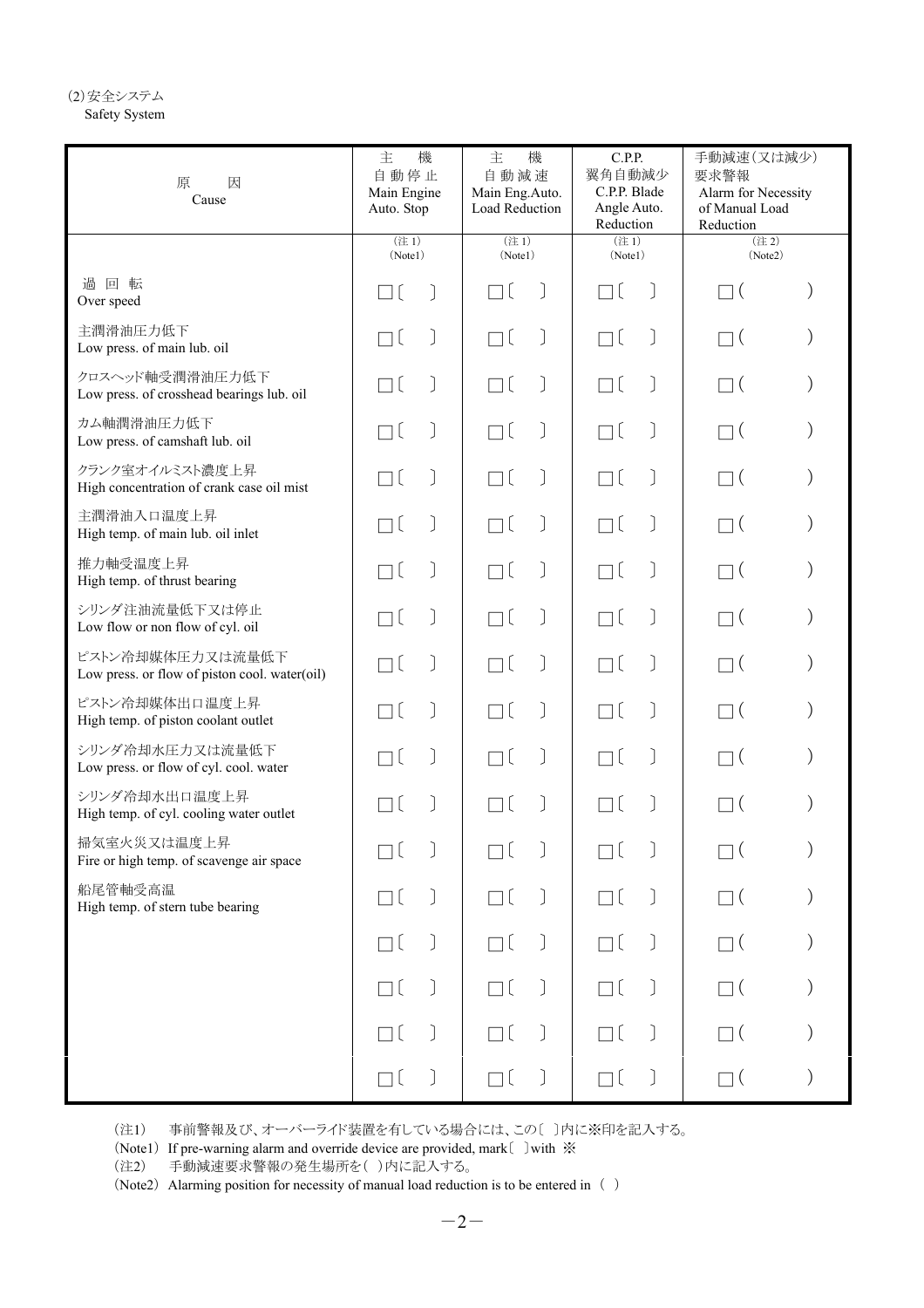#### 4.ボイラ

#### Boiler

(1)制御場所

Control Station

| 制御場所<br>Control Station<br>項<br>$\begin{array}{c} \square \end{array}$<br>Item | 橋<br>船<br>Bridge | 機関制御室<br>Engine<br>Control<br>Room | 機<br>側<br>Local |  |
|--------------------------------------------------------------------------------|------------------|------------------------------------|-----------------|--|
| 点火·着火<br>Ignition · Firing                                                     |                  |                                    |                 |  |
| 消火<br>Fire Extinguishing                                                       |                  |                                    |                 |  |
| スートブロー<br>Soot Blow                                                            |                  |                                    |                 |  |
| 非常停止<br>Emerg. Stop                                                            |                  |                                    |                 |  |
|                                                                                |                  |                                    |                 |  |
|                                                                                |                  |                                    |                 |  |

(2)自動制御

| Automatic Control System |                              |                                                                                                                                       |                                                                                                                                                                                                            |                                                                                                                                  |  |  |  |
|--------------------------|------------------------------|---------------------------------------------------------------------------------------------------------------------------------------|------------------------------------------------------------------------------------------------------------------------------------------------------------------------------------------------------------|----------------------------------------------------------------------------------------------------------------------------------|--|--|--|
|                          |                              |                                                                                                                                       |                                                                                                                                                                                                            |                                                                                                                                  |  |  |  |
|                          |                              |                                                                                                                                       |                                                                                                                                                                                                            |                                                                                                                                  |  |  |  |
|                          | ON-OFF制御                     |                                                                                                                                       | ON-LOW-HIGH-LOW-OFF制御                                                                                                                                                                                      |                                                                                                                                  |  |  |  |
|                          | Control                      |                                                                                                                                       |                                                                                                                                                                                                            | Control                                                                                                                          |  |  |  |
|                          | バーナ本数制御                      |                                                                                                                                       | 比例制御                                                                                                                                                                                                       |                                                                                                                                  |  |  |  |
|                          |                              |                                                                                                                                       | Proportional control                                                                                                                                                                                       |                                                                                                                                  |  |  |  |
|                          | )と(                          |                                                                                                                                       |                                                                                                                                                                                                            |                                                                                                                                  |  |  |  |
|                          | Combination control of the ( |                                                                                                                                       | ) system                                                                                                                                                                                                   |                                                                                                                                  |  |  |  |
|                          | その他(                         |                                                                                                                                       |                                                                                                                                                                                                            |                                                                                                                                  |  |  |  |
|                          | Others                       |                                                                                                                                       |                                                                                                                                                                                                            |                                                                                                                                  |  |  |  |
|                          |                              |                                                                                                                                       |                                                                                                                                                                                                            |                                                                                                                                  |  |  |  |
|                          |                              |                                                                                                                                       |                                                                                                                                                                                                            |                                                                                                                                  |  |  |  |
|                          |                              |                                                                                                                                       |                                                                                                                                                                                                            |                                                                                                                                  |  |  |  |
|                          | 給水制御弁による給水流量の制御              |                                                                                                                                       |                                                                                                                                                                                                            |                                                                                                                                  |  |  |  |
|                          |                              |                                                                                                                                       |                                                                                                                                                                                                            |                                                                                                                                  |  |  |  |
|                          | 給水ポンプタービン用蒸気量の制御             |                                                                                                                                       |                                                                                                                                                                                                            |                                                                                                                                  |  |  |  |
|                          |                              |                                                                                                                                       |                                                                                                                                                                                                            |                                                                                                                                  |  |  |  |
|                          | その他(                         |                                                                                                                                       |                                                                                                                                                                                                            |                                                                                                                                  |  |  |  |
|                          | Other(s)                     |                                                                                                                                       |                                                                                                                                                                                                            |                                                                                                                                  |  |  |  |
|                          |                              | 自動燃焼制御装置が装備されている。<br>圧力制御方式<br>Pressure Control System<br>自動給水制御装置が装備されている。<br>給水制御方式<br>Feed Water Control System<br>給水ポンプのON 一OFF制御 | Automatic combustion control device is provided.<br>Control of the number of firing burners<br>) system and (<br>Automatic feed water control device is provided.<br>ON-OFF control of the feed water pump | Feed water flow rate control by means of the feed water control valve<br>Steam flow rate control for the feed water pump turbine |  |  |  |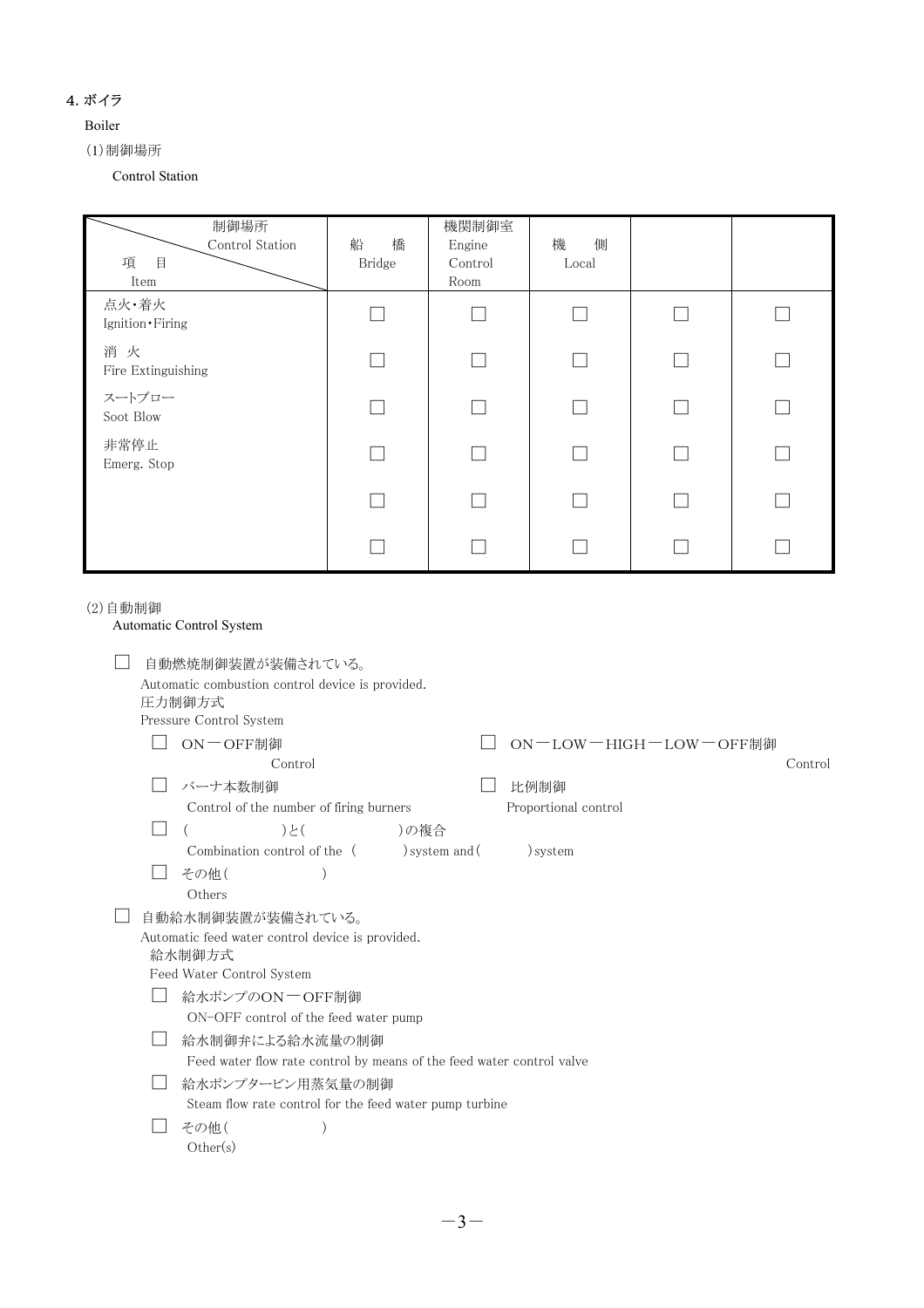(3)安全システム

Safety System

| 燃料しゃ断<br>Fuel oil<br>shut off | 原<br>因<br>Cause                                                                   | 燃料しゃ断<br>Fuel oil<br>Shut off | 因<br>原<br>Cause                                              |
|-------------------------------|-----------------------------------------------------------------------------------|-------------------------------|--------------------------------------------------------------|
|                               | 自動点火失敗<br>Miss fire                                                               |                               | 電源喪失<br>Source failure                                       |
|                               | 火焔の焼失<br>Flame failure                                                            |                               | 燃料油温度低下<br>Low temp. of fuel oil                             |
|                               | 異常低水位<br>Abnormal low water level                                                 |                               | 排ガス高温<br>High temp.of exhaust gas                            |
|                               | 燃焼用空気喪失<br>Combustion air failure                                                 |                               | 燃料油温度上昇<br>High temp. of fuel oil                            |
|                               | 燃料油圧力低下<br>Low press. of fuel oil                                                 |                               |                                                              |
|                               | 噴霧蒸気圧力低下<br>Low press. of atomizing steam                                         |                               |                                                              |
|                               | 熱媒異常高温<br>Abnormal high temp. of thermal oil                                      |                               | 熱媒膨脹タンク低液面<br>Low level of expansion tank for<br>thermal oil |
|                               | 熱媒流量低下/差圧低下<br>Low flow rate $\angle$ Low differential<br>Pressure of thermal oil |                               |                                                              |

### 5.主発電装置

Main Electric Generating Plant

(1)主発電装置の種類及び数 Kind & Number of Main Elect.

| Diesel generator                                  | <b>Sets</b> |
|---------------------------------------------------|-------------|
|                                                   |             |
| Steam Turbine Generator                           | <b>Sets</b> |
|                                                   |             |
| Main shaft driven or main engine driven Generator | <b>Sets</b> |
| その他( ) ………………………………………………………………………… ( )台          |             |
| Others                                            | Sets        |

#### (2)主配電盤の設置位置

Location of Main Switchboard

□ 機関制御室内

In engine control room

□ 機関制御室外 Outside engine control room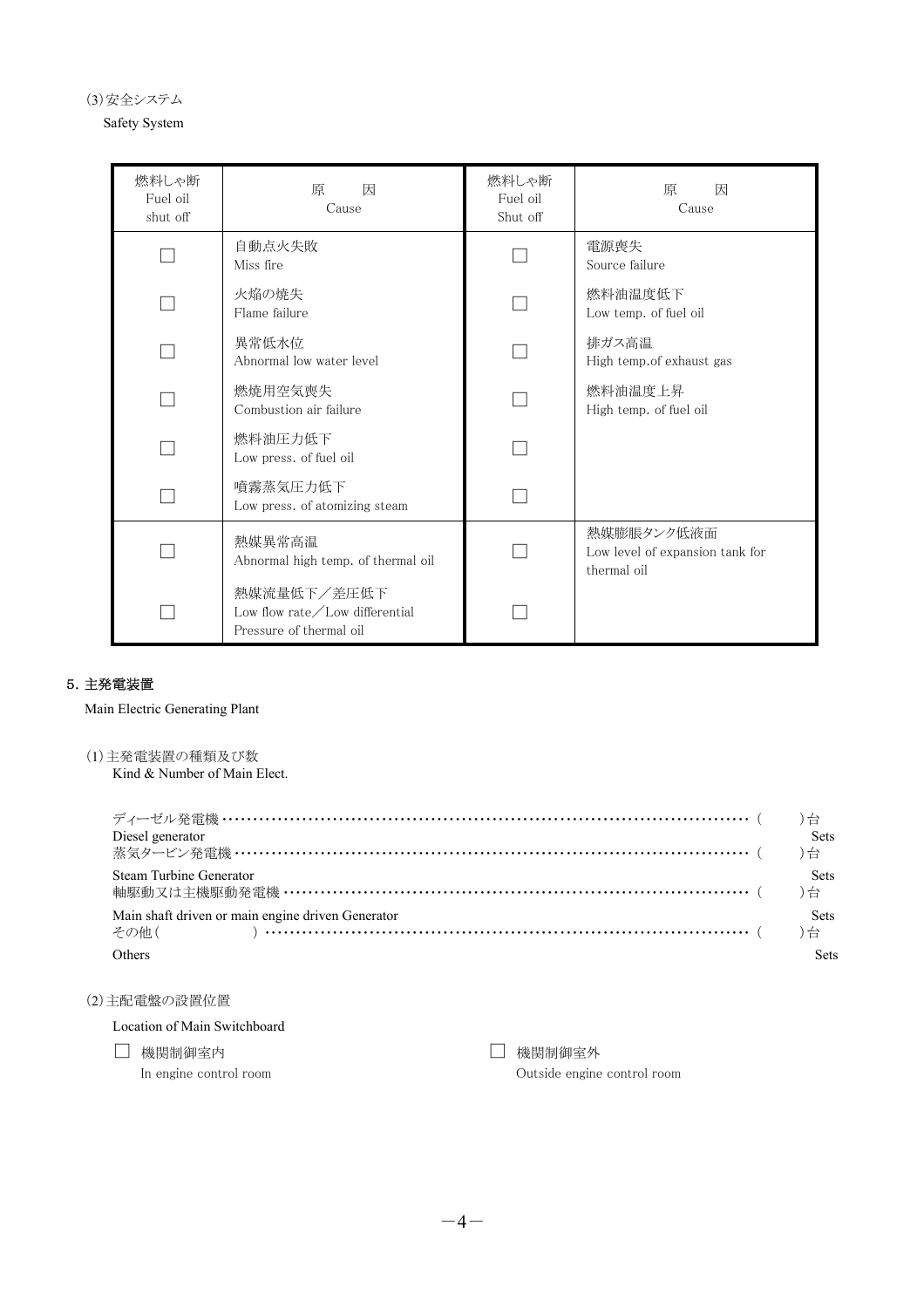(3)制御場所

Control Station

| 制御場所<br>Control Station<br>項<br>$\boxminus$<br>$\mbox{Item}$ |                                    | 船<br>橋<br>Bridge | 機関制御室<br>Engine<br>Control<br>Room | 主配電盤<br>$\operatorname{Main}$<br>Switchboard | 原動機の<br>機側<br>Engine Side |              |
|--------------------------------------------------------------|------------------------------------|------------------|------------------------------------|----------------------------------------------|---------------------------|--------------|
|                                                              | 始 動<br>Starting                    | П                | $\mathcal{L}$                      | П                                            | П                         | П            |
|                                                              | 停止<br>Stopping                     |                  |                                    |                                              |                           |              |
| ディーゼル<br>発電機                                                 | 調速<br>Speed control                |                  |                                    |                                              |                           |              |
| Diesel<br>Generator                                          | しゃ断器投入・しゃ断<br>Breaker close & open |                  |                                    |                                              |                           | П            |
|                                                              | 予備機選択<br>Stand-by Selection        |                  |                                    |                                              |                           |              |
|                                                              | 非常停止<br>Emergency stop             |                  |                                    |                                              |                           |              |
|                                                              | 始 動<br>Starting                    | n.               |                                    | $\Box$                                       | $\Box$                    | n            |
| 蒸<br>気<br>タービン                                               | 停止<br>Stopping                     |                  |                                    |                                              |                           |              |
| 発電機<br>Steam                                                 | 調 速<br>Speed control               |                  |                                    |                                              |                           | $\mathbf{I}$ |
| Turbine<br>Generator                                         | しゃ断器投入・しゃ断<br>Breaker close & open |                  |                                    |                                              |                           |              |
|                                                              | 非常停止<br>Emergency stop             |                  |                                    |                                              |                           |              |
| 同期投入<br>Synchronizing                                        |                                    |                  |                                    |                                              |                           |              |
| 負荷分担<br>Load sharing                                         |                                    | $\Box$           | $\mathcal{L}$                      | П                                            | П                         |              |
|                                                              |                                    |                  |                                    |                                              |                           |              |
|                                                              |                                    |                  |                                    |                                              |                           |              |
|                                                              |                                    |                  |                                    |                                              |                           |              |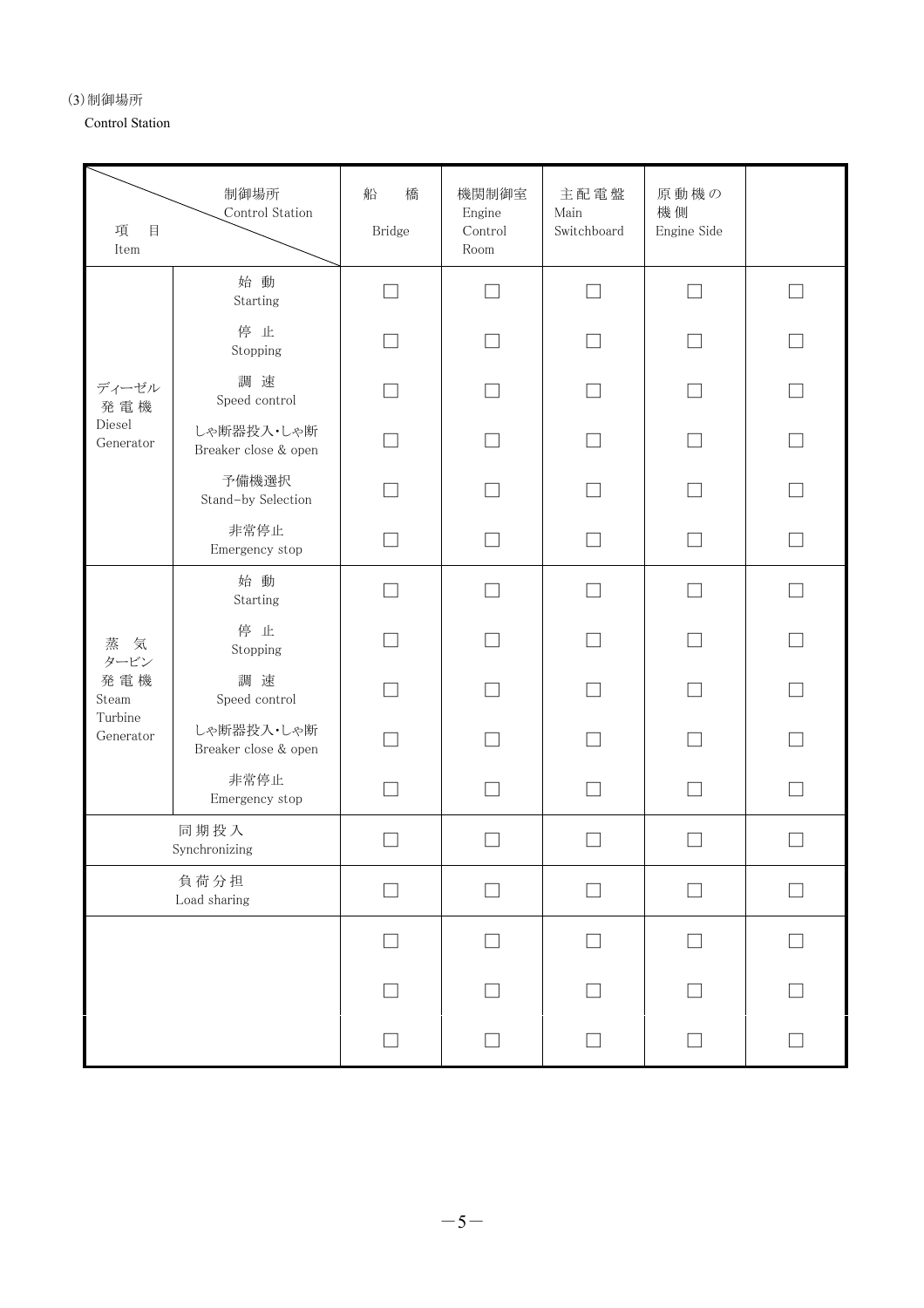#### (4) 自動制御

#### Automatic Control System

|  | 自動同期投入装置が装備されている。                                                                                             |                                                |
|--|---------------------------------------------------------------------------------------------------------------|------------------------------------------------|
|  | The automatic synchronizing device is provided.                                                               |                                                |
|  | 自動負荷分担装置が装備されている。                                                                                             |                                                |
|  | The automatic load sharing device is provided.                                                                |                                                |
|  | 予備発電機の自動始動装置が装備されている。                                                                                         |                                                |
|  | The automatic starting device for stand by generator is provided.                                             |                                                |
|  | 発電機台数制御装置が装備されている。                                                                                            |                                                |
|  | The automatic control device of number of generators on line is provided.                                     |                                                |
|  |                                                                                                               |                                                |
|  | 排ガスタービン発電機が装備されている場合                                                                                          |                                                |
|  | If the exhaust gas turbine generator is provided,<br>一主機出力の低下に際し、次の手段が備えられている。                                |                                                |
|  | The following means are provided against reduction of main engine output.                                     |                                                |
|  | ボイラが自動追焚きされる。                                                                                                 |                                                |
|  | The boiler is automatically fired to supply steam without interruption for electric generation.               |                                                |
|  | 予備発電機に自動的に切り換わる。                                                                                              |                                                |
|  | The turbine generator is automatically transferred to the stand by generator.                                 |                                                |
|  | その他(                                                                                                          |                                                |
|  | Others                                                                                                        |                                                |
|  | 主機出力低下検出方法は次による。                                                                                              |                                                |
|  | Detecting means for reduction of main engine output are as follows:-                                          |                                                |
|  | 主機回転数                                                                                                         | 主機排ガス温度                                        |
|  | No. of main engine revolutions                                                                                | Temp.of main engine exhaust gas                |
|  | ボイラ又はタービン入口蒸気圧力                                                                                               | 蒸気温度                                           |
|  | Press. of boiler or turbine inlet steam                                                                       | Temp. of steam                                 |
|  | 主機燃料ハンドル位置                                                                                                    | テレグラフハンドル位置                                    |
|  | Main engine fuel handle position                                                                              | Engine telegraph handle position               |
|  | 周波数                                                                                                           | 電圧                                             |
|  | Frequency                                                                                                     | Voltage                                        |
|  | その他(<br>)                                                                                                     |                                                |
|  | Other(s)                                                                                                      |                                                |
|  | 並行運転時に最適負荷配分制御方式が採用されている。                                                                                     |                                                |
|  | The optimum load sharing control system is adopted during parallel operation with other generators.           |                                                |
|  | 軸駆動又は主機駆動発電機(以下、軸発電機という)が装備されている場合,                                                                           |                                                |
|  | If the main shaft or main engine driven generator (herein after refered to as "shaft generator") is provided, |                                                |
|  | 一次の定周波装置(定速装置)が設備されている。                                                                                       |                                                |
|  | A constant frequency control equipment (constant speed control equipment) is provided as follows:-            |                                                |
|  | 油圧多板クラッチ                                                                                                      | サイリスタコンバータ・インバータ                               |
|  | Hydraulic multiple disc clutch                                                                                | Thyristerconverter·inverter                    |
|  | 差動遊星歯車                                                                                                        | うず電流継手(電磁クラッチ)                                 |
|  | Differential epicycle gear                                                                                    | Eddy current coupling (Electromagnetic clutch) |
|  | 油圧変換装置(油圧ポンプ/モータ駆動制御)                                                                                         | その他(                                           |
|  | Hydraulic oil converter (Hydraulic oil pump/                                                                  | Other(s)                                       |
|  | Motor control)                                                                                                |                                                |
|  |                                                                                                               |                                                |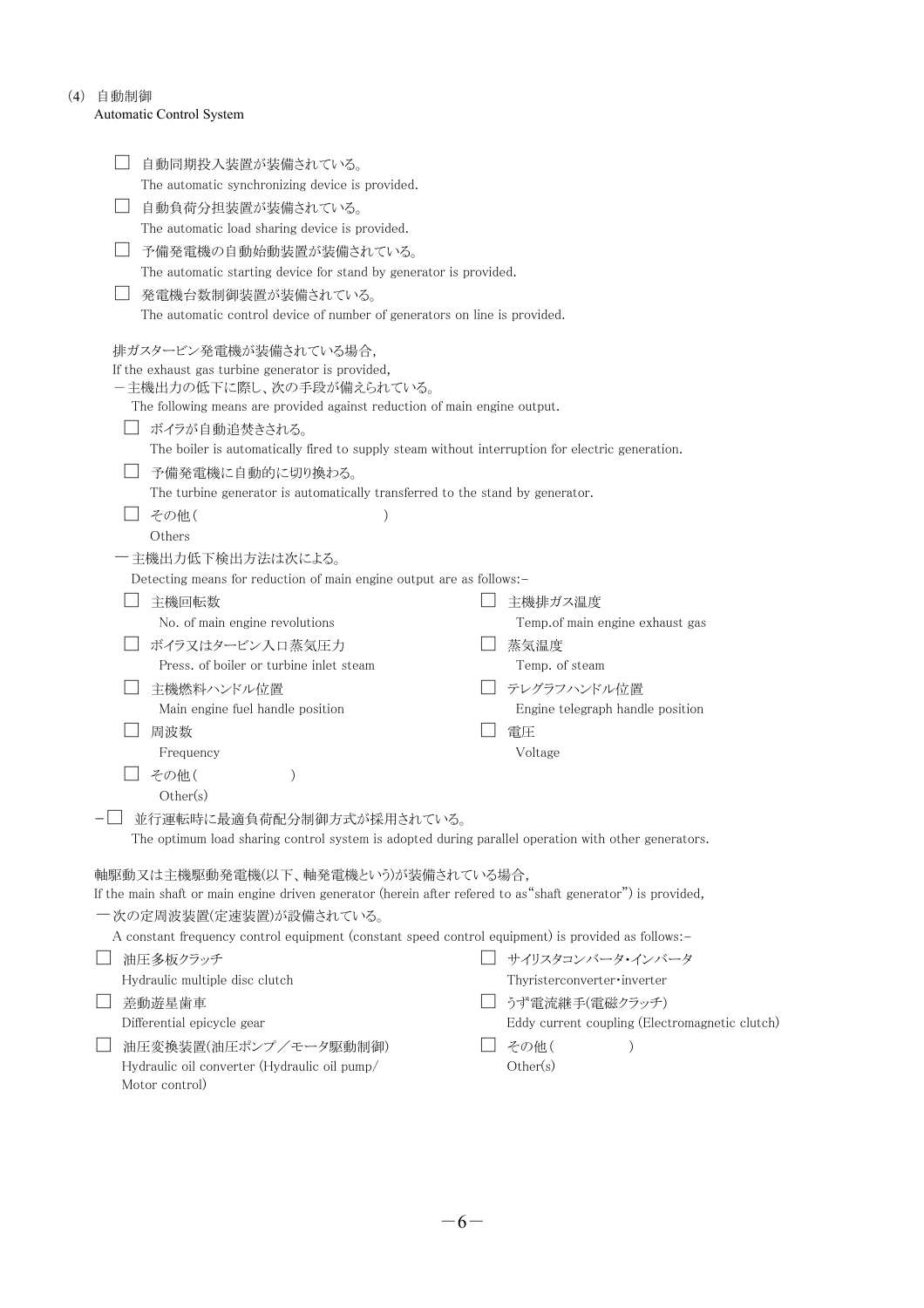| 軸発電機は主機以外の原動機でも駆動できる。                                                              |                                                                                                                       |
|------------------------------------------------------------------------------------|-----------------------------------------------------------------------------------------------------------------------|
|                                                                                    | The shaft generator is also driven by any other prime mover than main engine.                                         |
|                                                                                    |                                                                                                                       |
| ―主機の回転数の低下に際し、次の手段が備えられている。                                                        |                                                                                                                       |
| In the case of reduction in the main engine speed, means are provided as follows:- |                                                                                                                       |
| 予備発電機に自動的に切り換わる。                                                                   |                                                                                                                       |
| The shaft generator is automatically transferred to the stand by generator.        |                                                                                                                       |
| 軸発電機の駆動動力が自動的にバックアップ原動機に切り換わる。                                                     |                                                                                                                       |
|                                                                                    | The driving power for the shaft generator is automatically transferred to a separate prime mover as used for back up. |
| その他 (                                                                              |                                                                                                                       |
| Others                                                                             |                                                                                                                       |
| 一 主機回転数低下検出方法は次による。                                                                |                                                                                                                       |
| Detecting means for reduction of main engine speed are as follows:-                |                                                                                                                       |
| 主機燃料ハンドル位置                                                                         | テレグラフハンドル位置                                                                                                           |
| Main engine fuel oil handle position                                               | Engine telegraph handle position                                                                                      |
| 周波数                                                                                | 雷圧                                                                                                                    |
| Frequency                                                                          | Voltage                                                                                                               |
|                                                                                    |                                                                                                                       |
| その他 (                                                                              |                                                                                                                       |
| Others                                                                             |                                                                                                                       |

(5)安全システム

Safety System

| 類<br>種<br>Kind                                         | 自動停止<br>Auto.<br>Stop | 原<br>因<br>Cause                                                                   | 自動停止<br>Auto.<br>Stop | 原<br>因<br>Cause                                                  |
|--------------------------------------------------------|-----------------------|-----------------------------------------------------------------------------------|-----------------------|------------------------------------------------------------------|
|                                                        |                       | 過回転<br>Over speed                                                                 |                       | シリンダ冷却水機関入口圧力低下<br>Low press. of cyl. cooling water engine inlet |
| ディーゼル<br>発電機                                           |                       | 潤滑油機関入口圧力低下<br>Low press. of lub. oil engine inlet                                |                       | シリンダ冷却水機関入口流量低下<br>Low flow of cyl. cooling water engine inlet   |
| <b>Diesel</b><br>Generator                             |                       | 潤滑油機関入口温度上昇<br>High temp. of lub. oil engine inlet                                |                       | クランク室オイルミスト濃度上昇<br>High concentration of crank case oil mist     |
|                                                        |                       | シリンダ冷却水機関出口温度上昇<br>High temp. of cyl. cooling water engine outlet                 |                       |                                                                  |
|                                                        |                       | 過回転<br>Over speed                                                                 |                       | ロータの軸方向の異常変位<br>Excessive axial displacement of rotor            |
| 蒸<br>気<br>タービン<br>発雷機<br>Steam<br>Turbine<br>Generator |                       | 潤滑油機関入口圧力低下<br>Low press. of lub. oil turbine inlet                               |                       |                                                                  |
|                                                        |                       | 排気圧力上昇(コンデンサ真空低下)<br>High press. of back press. (low vacuum of aux.<br>condenser) | $\mathbf{L}$          |                                                                  |
|                                                        |                       | ロータ又はケーシングの異常振動<br>Excessive vibration of rotor or casing                         |                       |                                                                  |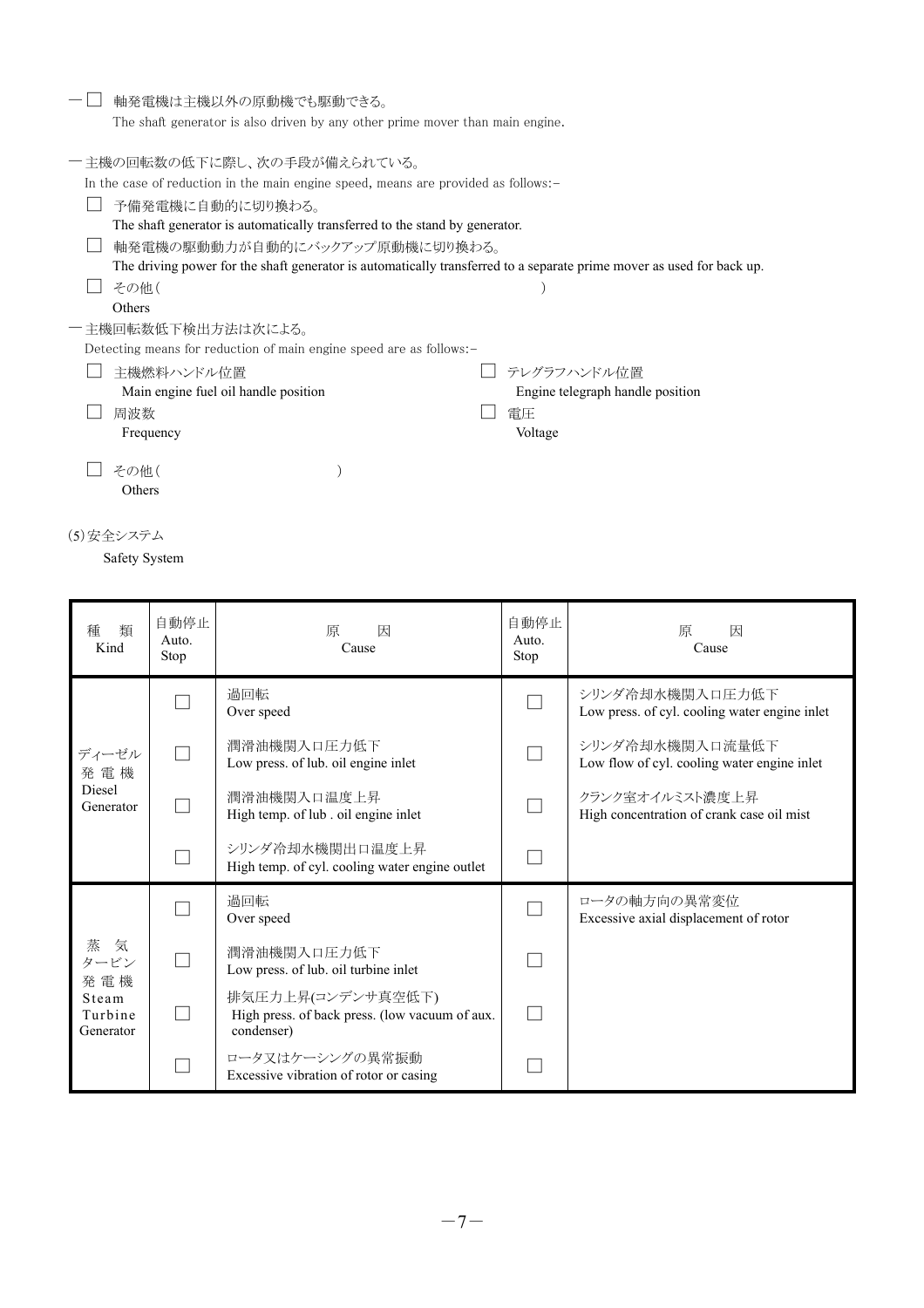## 6.補 機

Auxiliary Machinery

## (1)ポンプ,圧縮機及び送風機の制御

Control of Pumps, Compressors and Ventilation Fans

| 名<br>称<br>Item |                                                   |                                            | 船橋<br><b>Bridge</b><br>始動·停止<br>Start · Stop | 遠隔発停<br>Remote start and stop<br>機関制御室<br>Eng. Control<br>Room<br>始動·停止<br>Start · Stop | 始動·停止<br>Start · Stop   | 自動発停<br>Auto.<br>Start-<br>Stop<br>始動·停止<br>Start · Stop | 予備機への<br>自動切換<br>Auto.<br>Change<br>to $\mathrm{ST}\diagup\mathrm{BY}$<br>Machine | 順次始動<br>Sequential<br>Start |
|----------------|---------------------------------------------------|--------------------------------------------|----------------------------------------------|-----------------------------------------------------------------------------------------|-------------------------|----------------------------------------------------------|-----------------------------------------------------------------------------------|-----------------------------|
|                |                                                   | 主潤滑油ポンプ<br>Main lub. oil pump              | $\square \cdot \square$                      | $\square \cdot \square$                                                                 | $\square \cdot \square$ | $\square \cdot \square$                                  | $\Box$                                                                            |                             |
|                |                                                   | クロスヘッド用潤滑油ポンプ<br>Crosshead lub. oil pump   | $\square \cdot \square$                      | $\square \cdot \square$                                                                 | $\square \cdot \square$ | $\square \cdot \square$                                  |                                                                                   |                             |
|                |                                                   | 過給機潤滑油ポンプ<br>Turbo-charger lub. oil pump   | $\square \cdot \square$                      | $\square \cdot \square$                                                                 | $\square \cdot \square$ | $\square \cdot \square$                                  | П                                                                                 |                             |
|                |                                                   | カム軸潤滑油ポンプ<br>Camshaft lub. oil pump        | $\square \cdot \square$                      | $\square \cdot \square$                                                                 | $\square \cdot \square$ | $\square \cdot \square$                                  |                                                                                   |                             |
|                |                                                   | 減速機潤滑油ポンプ<br>Reduction gear lub. oil pump  | $\square \cdot \square$                      | $\square \cdot \square$                                                                 | $\square \cdot \square$ | $\square \cdot \square$                                  | $\vert \ \ \vert$                                                                 |                             |
| 主              |                                                   | シリンダ冷却ポンプ<br>Cyl. cooling pump             | $\square \cdot \square$                      | $\square \cdot \square$                                                                 | $\Box\cdot\Box$         | $\square \cdot \square$                                  |                                                                                   |                             |
| 機<br>及         | ain diesel engine and propulsion shafting systems | ピストン冷却ポンプ<br>Piston cooling pump           | $\square \cdot \square$                      | $\square \cdot \square$                                                                 | $\square \cdot \square$ | $\square \cdot \square$                                  | $\Box$                                                                            | П                           |
| び<br>推         |                                                   | 燃料弁冷却ポンプ<br>Fuel valve cooling pump        | $\square \cdot \square$                      | $\square \cdot \square$                                                                 | $\square \cdot \square$ | $\square \cdot \square$                                  | П                                                                                 |                             |
| 進              |                                                   | 主冷却海水ポンプ<br>Main cooling sea water pump    | $\square \cdot \square$                      | $\square \cdot \square$                                                                 | $\square \cdot \square$ | $\square \cdot \square$                                  |                                                                                   |                             |
| 軸<br>系         |                                                   | 燃料供給ポンプ<br>Fuel oil supply pump            | $\square \cdot \square$                      | $\square \cdot \square$                                                                 | $\square \cdot \square$ | $\square \cdot \square$                                  |                                                                                   |                             |
| 関              |                                                   | C. P. P. 操作油ポンプ<br>C.P.P. control oil pump | $\vert \cdot \vert$                          | $\overline{\phantom{a}}$ . $\overline{\phantom{a}}$                                     | $\bullet$               | $\cdot \Box$                                             |                                                                                   |                             |
| 連              | Z                                                 | 船尾管潤滑油ポンプ<br>Stern tube lub. oil pump      | $\square \cdot \square$                      | $\square \cdot \square$                                                                 | $\square \cdot \square$ | $\sqcap . \sqcap$                                        |                                                                                   |                             |
|                |                                                   | 補助ブロワー<br>Aux. blower                      | $\square \cdot \square$                      | $\square \cdot \square$                                                                 | $\Box \cdot \Box$       | $\square \cdot \square$                                  | П                                                                                 |                             |
|                |                                                   |                                            | $\square \cdot \square$                      | $\square \cdot \square$                                                                 | $\square \cdot \square$ | $\square \cdot \square$                                  | $\Box$                                                                            |                             |
|                |                                                   |                                            | $\square \cdot \square$                      | $\square \cdot \square$                                                                 | $\square \cdot \square$ | $\square \cdot \square$                                  | $\Box$                                                                            |                             |
|                |                                                   |                                            | $\square \cdot \square$                      | $\square \cdot \square$                                                                 | $\square \cdot \square$ | $\square \cdot \square$                                  | $\Box$                                                                            |                             |
|                |                                                   |                                            | $\square \cdot \square$                      | $\square \cdot \square$                                                                 | $\square \cdot \square$ | $\square \cdot \square$                                  | $\Box$                                                                            |                             |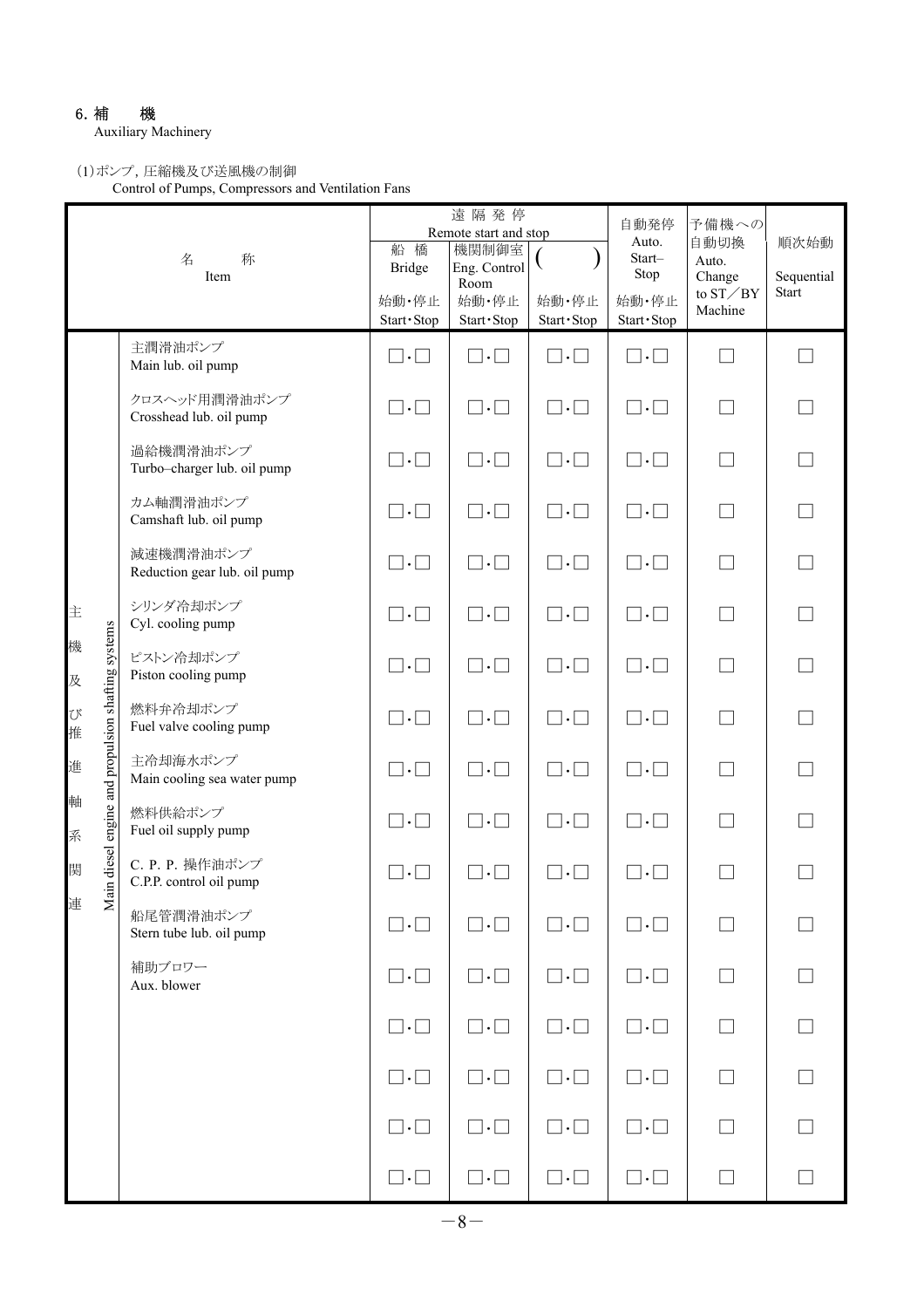|                               |                        | 名<br>称<br>Item                                       | 船橋<br><b>Bridge</b><br>始動·停止<br>Start · Stop | 遠隔発停<br>Remote Start and Stop<br>機関制御室<br>Eng. Control<br>Room<br>始動·停止<br>Start · Stop | 始動·停止<br>Start · Stop   | 自動発停<br>Auto.<br>Start-<br>Stop<br>始動·停止<br>Start · Stop | 予備機への<br>自動切換<br>Auto<br>Change<br>to $ST/BY$<br>Machine | 順次始動<br>Sequential<br><b>Start</b> |
|-------------------------------|------------------------|------------------------------------------------------|----------------------------------------------|-----------------------------------------------------------------------------------------|-------------------------|----------------------------------------------------------|----------------------------------------------------------|------------------------------------|
|                               |                        | 給水ポンプ(主)<br>Feed water pump (Main)                   | $\square \cdot \square$                      | $\square \cdot \square$                                                                 | $\square \cdot \square$ | $\square \cdot \square$                                  | П                                                        |                                    |
|                               |                        | 給水ポンプ(補)<br>Feed water pump (aux.)                   | $\square \cdot \square$                      | $\square \cdot \square$                                                                 | $\Box \cdot \Box$       | $\square \cdot \square$                                  | $\Box$                                                   |                                    |
|                               |                        | 缶水循環ポンプ<br>Boiler water circulating pump             | $\square \cdot \square$                      | $\square \cdot \square$                                                                 | $\Box \cdot \Box$       | $\square \cdot \square$                                  | $\Box$                                                   |                                    |
| ボ<br>$\overline{\mathcal{A}}$ |                        | 噴燃ポンプ<br>Burning pump                                | $\square \cdot \square$                      | $\square \cdot \square$                                                                 | $\square \cdot \square$ | $\square \cdot \square$                                  | $\Box$                                                   |                                    |
| ラ                             | Aux. boile             | 強圧送風機<br>Forced draft fan                            | $\square \cdot \square$                      | $\square \cdot \square$                                                                 | $\Box \cdot \Box$       | $\square \cdot \square$                                  | П                                                        |                                    |
| 関<br>連                        |                        | 熱媒油循環ポンプ<br>Thermal fluid oil circulating pump       | $\square \cdot \square$                      | $\square \cdot \square$                                                                 | $\sqcap.\sqcap$         | $\square \cdot \square$                                  | П                                                        |                                    |
|                               |                        |                                                      | $\square \cdot \square$                      | $\square \cdot \square$                                                                 | $\Box \cdot \Box$       | $\square \cdot \square$                                  | П                                                        |                                    |
|                               |                        |                                                      | $\square \cdot \square$                      | $\square \cdot \square$                                                                 | $\square \cdot \square$ | $\square \cdot \square$                                  | $\Box$                                                   |                                    |
|                               |                        |                                                      | $\square \cdot \square$                      | $\square \cdot \square$                                                                 | $\Box \cdot \Box$       | $\square \cdot \square$                                  | $\Box$                                                   |                                    |
|                               |                        | スタンバイ潤滑油ポンプ<br>Stand by lub. oil pump                | $\square \cdot \square$                      | $\square \cdot \square$                                                                 | $\Box \cdot \Box$       | $\square \cdot \square$                                  | ┓                                                        |                                    |
| デ<br>$\overline{\mathcal{A}}$ |                        | 潤滑油プライミングポンプ<br>Lub. oil priming pump                | $\sqcap.\sqcap$                              | $\Box\cdot\Box$                                                                         | $\sqcap.\sqcap$         | $\square \cdot \square$                                  |                                                          |                                    |
| ゼ<br>$\n  l$                  |                        | シリンダ冷却ポンプ<br>Cyl. cooling pump                       | $\square \cdot \square$                      | $\square \cdot \square$                                                                 | $\Box\,\cdot\,\Box$     | $\square \cdot \square$                                  | ┓                                                        |                                    |
| 発電                            | Generator diesel       | 冷却器冷却海水ポンプ<br>Cooler cooling sea water pump          | $\Box \cdot \Box$                            | $\Box\cdot\Box$                                                                         | $\square \cdot \square$ | $\square \cdot \square$                                  | $\Box$                                                   |                                    |
| 原<br>動<br>機関                  |                        | 燃料油供給ポンプ<br>Fuel oil supply pump                     | $\square \cdot \square$                      | $\square \cdot \square$                                                                 | $\square \cdot \square$ | $\square \cdot \square$                                  | $\Box$                                                   |                                    |
| 連                             |                        |                                                      | $\square \cdot \square$                      | $\square \cdot \square$                                                                 | $\square \cdot \square$ | $\square \cdot \square$                                  | $\Box$                                                   | $\Box$                             |
|                               |                        |                                                      | $\square \cdot \square$                      | $\Box\cdot\Box$                                                                         | $\square \cdot \square$ | $\square \cdot \square$                                  | $\Box$                                                   |                                    |
| 蒸気<br>Ħ                       |                        | スタンバイ潤滑油ポンプ<br>Stand by lub. oil pump                | $\square \cdot \square$                      | $\Box\cdot\Box$                                                                         | $\square \cdot \square$ | $\square \cdot \square$                                  | $\Box$                                                   |                                    |
| ピ<br>ン発電                      | Generator steam diesel | 循環水(冷却海水)ポンプ<br>Cieculating (cooling sea water) pump | $\square \cdot \square$                      | $\square \cdot \square$                                                                 | $\square \cdot \square$ | $\square \cdot \square$                                  | П                                                        | $\Box$                             |
| 原<br>動<br>機関<br>連             |                        | 復水ポンプ<br>Condensate pump                             | $\square \cdot \square$                      | $\square \cdot \square$                                                                 | $\square \cdot \square$ | $\square \cdot \square$                                  | $\Box$                                                   |                                    |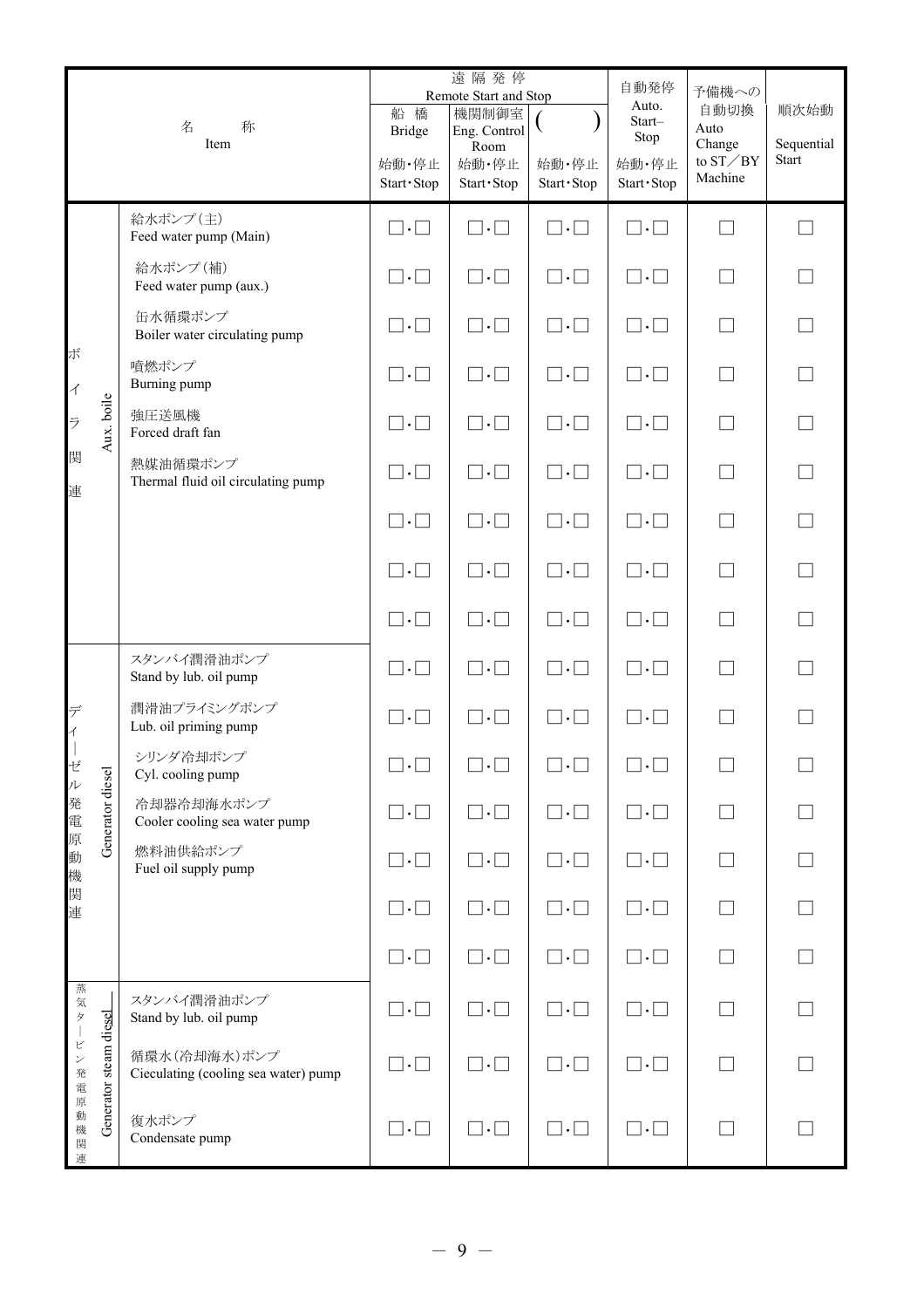|           |                         | 名<br>称<br>Item                                     | 船橋<br><b>Bridge</b><br>始動·停止<br>Start · Stop | 遠隔発停<br>Remote Start and Stop<br>機関制御室<br>Eng. Control<br>Room<br>始動·停止<br>Start · Stop | 始動·停止<br>Start · Stop   | 自動発停<br>Auto.<br>Start-<br>Stop<br>始動·停止<br>Start · Stop | 予備機への<br>自動切換<br>Auto<br>Change<br>to $ST \diagup BY$<br>Machine | 順次始動<br>Sequential<br><b>Start</b> |
|-----------|-------------------------|----------------------------------------------------|----------------------------------------------|-----------------------------------------------------------------------------------------|-------------------------|----------------------------------------------------------|------------------------------------------------------------------|------------------------------------|
|           |                         | 真空ポンプ<br>Vacuum pump                               | $\square \cdot \square$                      | $\square \cdot \square$                                                                 | $\square \cdot \square$ | $\square \cdot \square$                                  | П                                                                | П                                  |
| 蒸気タービン発電原 | Generator steam turbine |                                                    | $\square \cdot \square$                      | $\square \cdot \square$                                                                 | $\square \cdot \square$ | $\square \cdot \square$                                  | $\Box$                                                           |                                    |
| 加動機関<br>連 |                         |                                                    | $\square \cdot \square$                      | $\square \cdot \square$                                                                 | $\square \cdot \square$ | $\square \cdot \square$                                  | $\Box$                                                           |                                    |
|           |                         | ビルジポンプ<br>Bilge pump                               | $\square \cdot \square$                      | $\square \cdot \square$                                                                 | $\square \cdot \square$ | $\square \cdot \square$                                  | П                                                                |                                    |
|           |                         | バラストポンプ<br>Ballast pump                            | $\square \cdot \square$                      | $\square \cdot \square$                                                                 | $\square \cdot \square$ | $\square \cdot \square$                                  | $\Box$                                                           |                                    |
|           |                         | 消火又はビルジ用 GSポンプ<br>G.S pump (for fire, bilge)       | $\square \cdot \square$                      | $\square \cdot \square$                                                                 | $\square \cdot \square$ | $\square \cdot \square$                                  | $\Box$                                                           |                                    |
|           |                         | 消火又はビルジ用バラストポンプ<br>Ballast pump (for fire, bilge)  | $\square \cdot \square$                      | $\square \cdot \square$                                                                 | $\square \cdot \square$ | $\square \cdot \square$                                  | $\Box$                                                           |                                    |
|           |                         | 消火又はビルジ用(<br>)ポンプ<br>) pump (for fire, bilge)<br>€ | $\square \cdot \square$                      | $\square \cdot \square$                                                                 | $\square \cdot \square$ | $\square \cdot \square$                                  | $\Box$                                                           |                                    |
|           |                         | A重油移送ポンプ<br>Diesel fuel oil transfer pump          | $\square \cdot \square$                      | $\square \cdot \square$                                                                 | $\square \cdot \square$ | $\square \cdot \square$                                  |                                                                  |                                    |
| 般         |                         | C 重油移送ポンプ<br>Heavy fuel oil transfer pump          | $\square \cdot \square$                      | $\square \cdot \square$                                                                 | $\square \cdot \square$ | $\square \cdot \square$                                  |                                                                  |                                    |
| 補<br>機    | ries                    | 操舵機<br>Steering gear oil pump                      | $\square \cdot \square$                      | $\square \cdot \square$                                                                 | $\square\cdot\square$   | $\square \cdot \square$                                  |                                                                  |                                    |
| 器         | Auxilian                |                                                    | $\square \cdot \square$                      | $\square \cdot \square$                                                                 | $\square \cdot \square$ | $\square \cdot \square$                                  |                                                                  |                                    |
| 関<br>連    |                         |                                                    | $\square \cdot \square$                      | $\square \cdot \square$                                                                 | $\square \cdot \square$ | $\square \cdot \square$                                  | $\Box$                                                           |                                    |
|           |                         |                                                    | $\square \cdot \square$                      | $\square \cdot \square$                                                                 | $\square \cdot \square$ | $\square \cdot \square$                                  | П                                                                |                                    |
|           |                         | 主空気圧縮機<br>Main air compressor                      | $\square \cdot \square$                      | $\square \cdot \square$                                                                 | $\square \cdot \square$ | $\square \cdot \square$                                  |                                                                  |                                    |
|           |                         | 補助空気圧縮機<br>Aux. Air compressor                     | $\square \cdot \square$                      | $\square \cdot \square$                                                                 | $\square \cdot \square$ | $\square \cdot \square$                                  | $\Box$                                                           | $\Box$                             |
|           |                         | 制御用空気圧縮機<br>Control air compressor                 | $\square \cdot \square$                      | $\square \cdot \square$                                                                 | $\square \cdot \square$ | $\square \cdot \square$                                  | $\Box$                                                           | $\Box$                             |
|           |                         | 機関室通風機<br>Ventilation fan in engine room           | $\square \cdot \square$                      | $\square \cdot \square$                                                                 | $\square \cdot \square$ | $\square \cdot \square$                                  | $\Box$                                                           |                                    |
|           |                         | 清浄機区画用排気通風機<br>Exhaust fan for purifier space      | $\square \cdot \square$                      | $\square \cdot \square$                                                                 | $\square \cdot \square$ | $\square \cdot \square$                                  |                                                                  |                                    |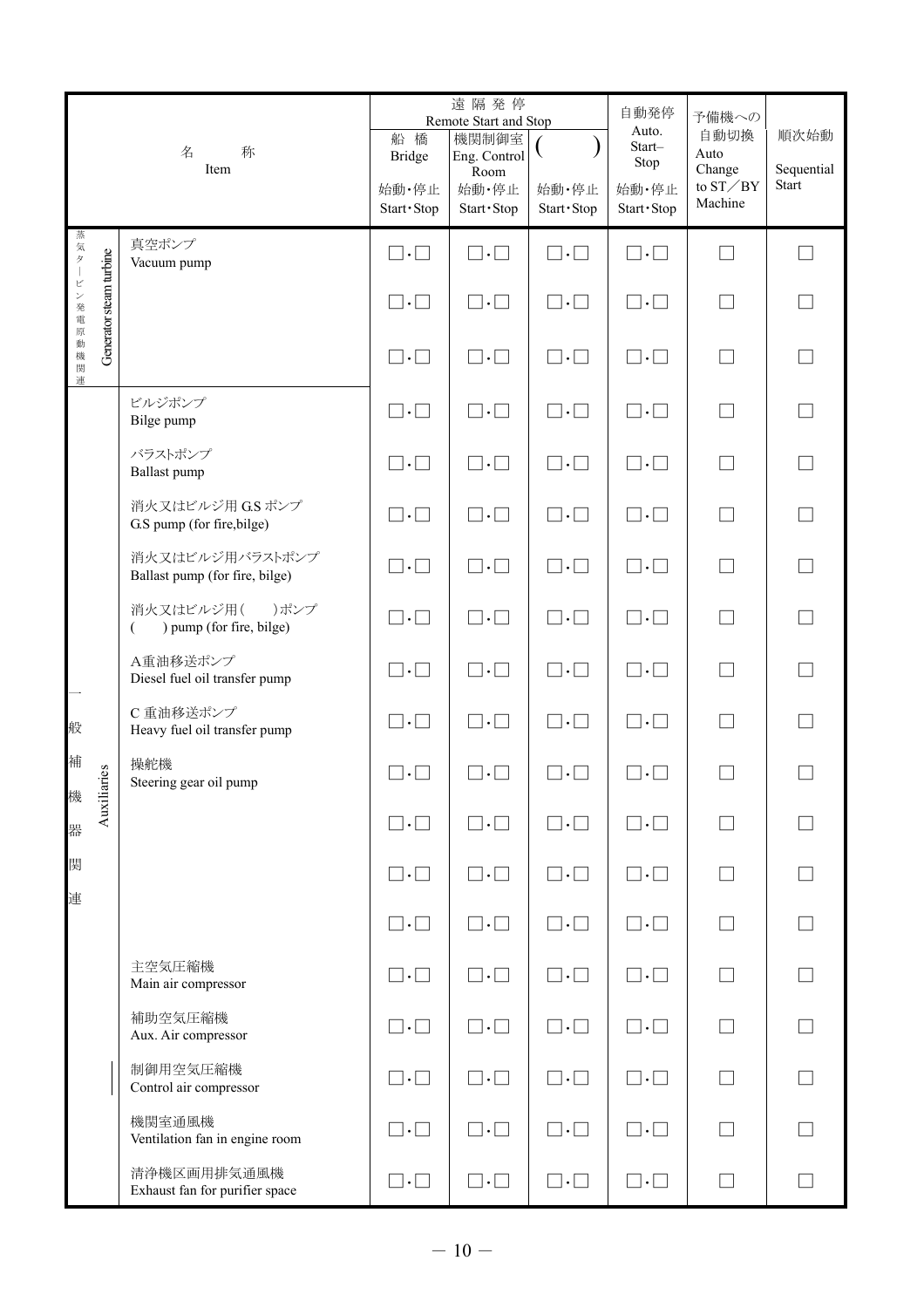#### (2) タンクの液面及び温度制御

Level and Temperature Control for Tanks

|                     |                                               | タンクへの                                | 加熱設備          | Heating                          |                                          | タンクへの                                | 加熱設備                     | Heating                          |
|---------------------|-----------------------------------------------|--------------------------------------|---------------|----------------------------------|------------------------------------------|--------------------------------------|--------------------------|----------------------------------|
|                     | タンク名<br>称<br>Item                             | 自動送油<br>Auto.<br>Transfer<br>to tank | 有<br>Provided | 自動温度<br>制御<br>Auto.<br>Temp.Cont | タンク名<br>称<br>Item                        | 自動送油<br>Auto.<br>Transfer<br>to tank | 有<br>Provided            | 自動温度<br>制御<br>Auto.<br>Temp.Cont |
|                     | C重油セットリングタンク<br>Heavy fuel oil settling tank  | $\Box$                               | П             | $\Box$                           | セーブオールタンク<br>Save-all tank               |                                      | ۰                        |                                  |
|                     | C重油サービスタンク<br>Heavy fuel oil service tank     |                                      |               |                                  | ドレンタンク<br>Drain tank                     |                                      |                          |                                  |
| 燃<br>料              | A重油セットリングタンク<br>Diesel fuel oil settling tank |                                      |               |                                  | スラッジタンク<br>Sludge tank                   |                                      |                          |                                  |
| Fuel oil tanks<br>油 | A重油サービスタンク<br>Diesel fuel oil service tank    |                                      |               |                                  | 燃料弁冷却油タンク<br>Fuel valve cooling oil tank |                                      |                          |                                  |
| タ<br>$\checkmark$   | ブレンド油タンク<br>Blend oil tank                    |                                      |               |                                  | 廃油タンク<br>West oil tank                   |                                      |                          |                                  |
| ク                   |                                               |                                      | П             | $\Box$                           |                                          | ┓                                    | ┓                        |                                  |
|                     |                                               |                                      |               |                                  |                                          |                                      | ┓                        |                                  |
|                     |                                               |                                      |               |                                  |                                          | $\overline{\phantom{a}}$             | $\overline{\phantom{a}}$ |                                  |
| z<br>Others         | カスケードタンク<br>Cascade tank                      |                                      |               |                                  |                                          |                                      | $\vert \ \ \vert$        |                                  |
| の他                  |                                               |                                      |               |                                  |                                          |                                      |                          |                                  |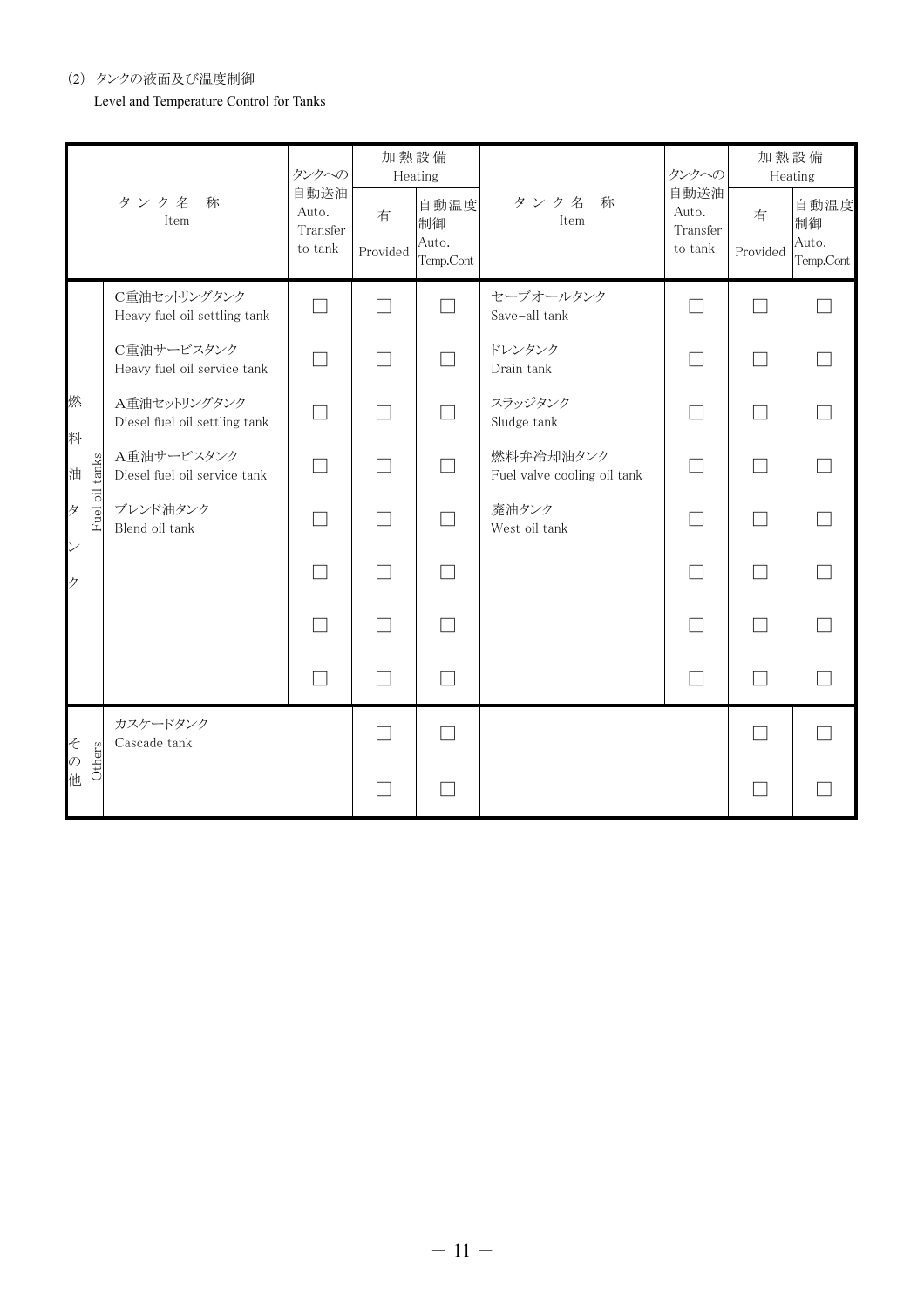(3) 熱交換器等の制御

Control of Heat Exchangers etc.

|          |                                             | 項<br>$\begin{array}{c} \square \end{array}$<br>Item  | 自動制御<br>装置<br>Auto<br>Control       |                               |                                 | $\Box$<br>項<br>Item                                           | 自動制御<br>装置<br>Auto<br>Control |
|----------|---------------------------------------------|------------------------------------------------------|-------------------------------------|-------------------------------|---------------------------------|---------------------------------------------------------------|-------------------------------|
|          |                                             | 主潤滑油温度<br>Temp. ,main lub. oil                       |                                     |                               |                                 | 潤滑油温度<br>Temp.,lub.oil                                        |                               |
|          |                                             | 過給機潤滑油温度<br>Temp., turbo-charger lub. oil            | $\Box$                              | デ<br>$\overline{\mathcal{A}}$ |                                 | シリンダ冷却水温度<br>Temp., cyl. cooling water                        |                               |
|          |                                             | カム軸潤滑油温度<br>Temp., camshaft lub. oil                 |                                     | ゼル                            | Generator diesel                | 燃料油温度<br>Temp., fuel oil                                      |                               |
|          |                                             |                                                      | $\Box$                              | 発<br>電<br>原                   |                                 | 燃料油粘度<br>Viscosity, fuel oil                                  |                               |
|          |                                             | シリンダ冷却水温度<br>Temp., cyl. cooling water               | $\Box$                              | 動<br>機                        |                                 |                                                               |                               |
| 主        |                                             | ピストン冷却水(油)温度<br>Temp., piston cooling water (oil)    | $\Box$                              |                               |                                 |                                                               |                               |
| 機<br>及   |                                             | 燃料弁冷却水(油)温度<br>Temp., fuel valve cooling water (oil) | $\Box$                              |                               |                                 | 潤滑油温度<br>Temp., lub.oil                                       |                               |
| $\alpha$ |                                             |                                                      | 夕<br>$\Box$<br>$\mathsf{L}^{\circ}$ |                               | グランド蒸気圧力<br>Press., gland steam |                                                               |                               |
| 推        | Main engine and propulsion shafting systems | 燃料油温度<br>Temp., fuel oil                             | $\Box$                              | $\checkmark$<br>発<br>電        | Generator steam turbine         | 復水器液面<br>Level, aux. condenser                                |                               |
| 進<br>軸   |                                             | 燃料油粘度<br>Viscosity, fuel oil                         | $\Box$                              | 原<br>動                        |                                 |                                                               |                               |
| 系        |                                             |                                                      | $\Box$                              | 機                             |                                 |                                                               |                               |
|          |                                             | 掃除空気温度<br>Temp., scavenging air                      |                                     |                               |                                 | 燃料油清浄機燃料油入口温度<br>Temp., fuel oil purifier inlet               |                               |
|          |                                             | 船尾管潤滑油温度<br>Temp., stern tube lub. oil               |                                     |                               |                                 | 潤滑油清浄機潤滑油入口温度<br>Temp., lub. oil purifier inlet               |                               |
|          |                                             | 減速機用潤滑油温度<br>Temp., reduction gear lub. oil          |                                     |                               |                                 | 始動空気圧縮機用冷却水温度<br>Temp., starting air compressor cooling water |                               |
|          |                                             |                                                      |                                     | そ                             |                                 |                                                               |                               |
|          |                                             |                                                      | $\blacksquare$                      | の                             | Others                          |                                                               |                               |
|          |                                             | 燃料油温度<br>Temp., fuel oil                             |                                     | 他                             |                                 |                                                               |                               |
| ボ<br>イ   | Aux. boiler                                 | 給水温度<br>Temp., feed water                            |                                     |                               |                                 |                                                               |                               |
| ラ        |                                             |                                                      |                                     |                               |                                 |                                                               |                               |
|          |                                             |                                                      |                                     |                               |                                 |                                                               |                               |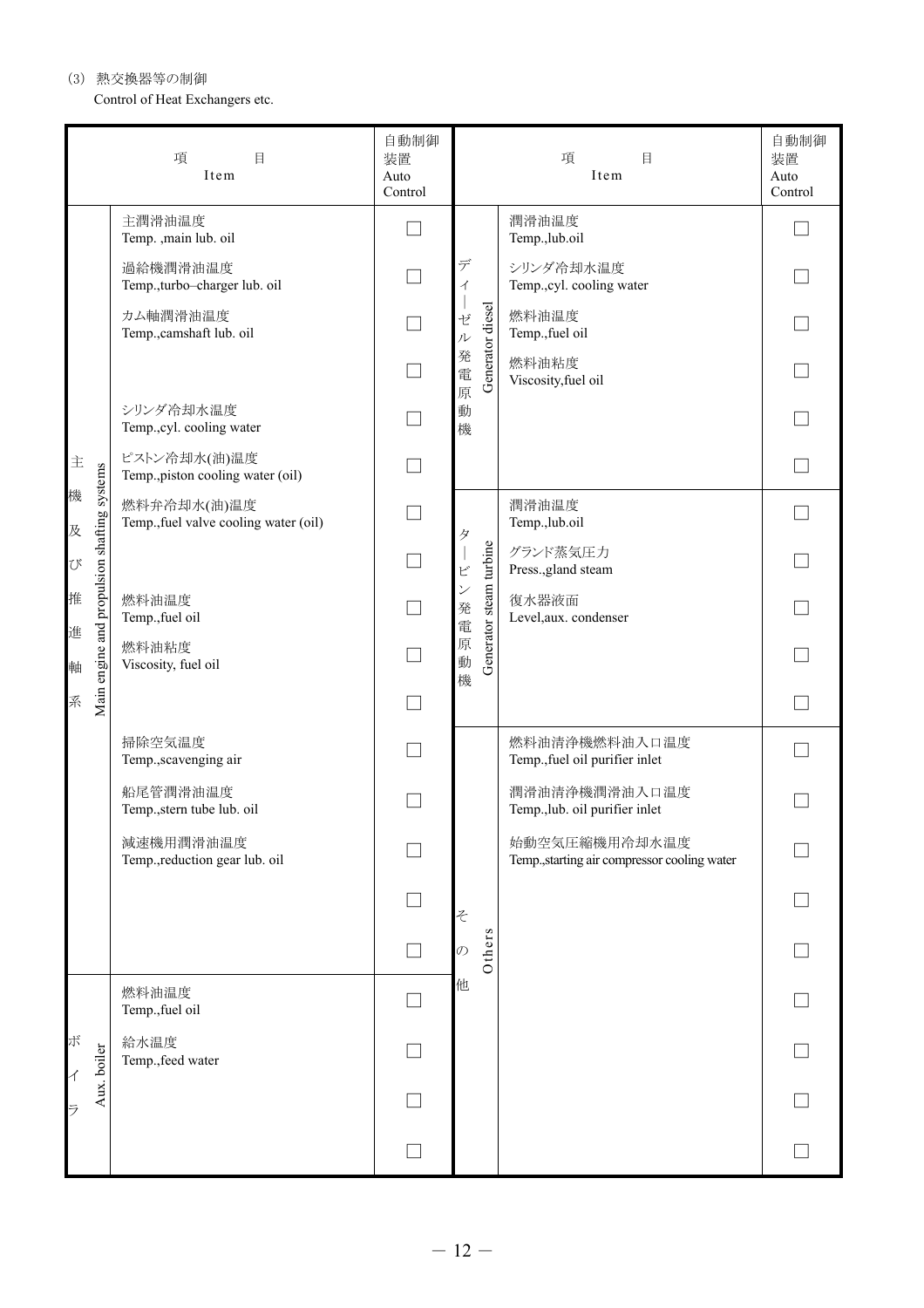#### (4) 安全システム

#### Safety system

## (ⅰ)ディーゼル原動機及び蒸気タービン原動機の自動停止

Automatic stop for diesel engine and steam turbine

| 用<br>途<br>Service        | 原動機<br>の種類<br>Kind of<br>Prime<br>Movers<br>$(\overset{\circ}{\mathbb{H}})$ (Note) | 過回転<br>Over speed | 潤滑油<br>圧力低<br>Low press.<br>of lub. oil | 冷却水出口<br>温度高<br>High temp.<br>of cooling<br>water | 冷却水入口<br>圧<br>力<br>低<br>Low press. of Low vacuum<br>coolingwater or high ex- | 真空低<br>排気圧高<br>haust steam<br>press. | 異常振動<br>Excessive<br>vibration |  |
|--------------------------|------------------------------------------------------------------------------------|-------------------|-----------------------------------------|---------------------------------------------------|------------------------------------------------------------------------------|--------------------------------------|--------------------------------|--|
| 空気圧縮機<br>Air compressor  | $D \cdot T$                                                                        |                   |                                         |                                                   |                                                                              |                                      |                                |  |
| 給水ポンプ<br>Feed water pump | $D \cdot T$                                                                        |                   |                                         |                                                   |                                                                              |                                      |                                |  |
| バラストポンプ<br>Ballast pump  | $D \cdot T$                                                                        |                   |                                         |                                                   |                                                                              |                                      |                                |  |
|                          | $D \cdot T$                                                                        |                   |                                         |                                                   |                                                                              |                                      | n i                            |  |
|                          | $D \cdot T$                                                                        |                   |                                         |                                                   |                                                                              |                                      |                                |  |

(注) D(ディーゼル原動機)及びT(タービン原動機)は駆動原動機の種類にしたがって○でかこむこと。

(Note) D(Diesel Engine) and T(Steam Turbine) should be enclosed with a circle according to kind of prime mover.

#### (ⅱ)空気圧縮機の自動停止

Automatic stop for air compressor

| 途<br>用<br>Service                  | 潤滑油圧低<br>Low press.<br>of lub. oil | 冷却水圧低<br>Low press.of<br>cooling water | Low flow of High temp. of | 冷却水流量低 吐出空気高温<br>cooling water Compressed air |  |
|------------------------------------|------------------------------------|----------------------------------------|---------------------------|-----------------------------------------------|--|
| 主空気圧縮機<br>Main air compressor      |                                    |                                        |                           |                                               |  |
| 補助空気圧縮機<br>Aux.air compressor      |                                    |                                        |                           |                                               |  |
| 制御用空気圧縮機<br>Control air compressor |                                    |                                        |                           |                                               |  |
|                                    |                                    |                                        |                           |                                               |  |
|                                    |                                    |                                        |                           |                                               |  |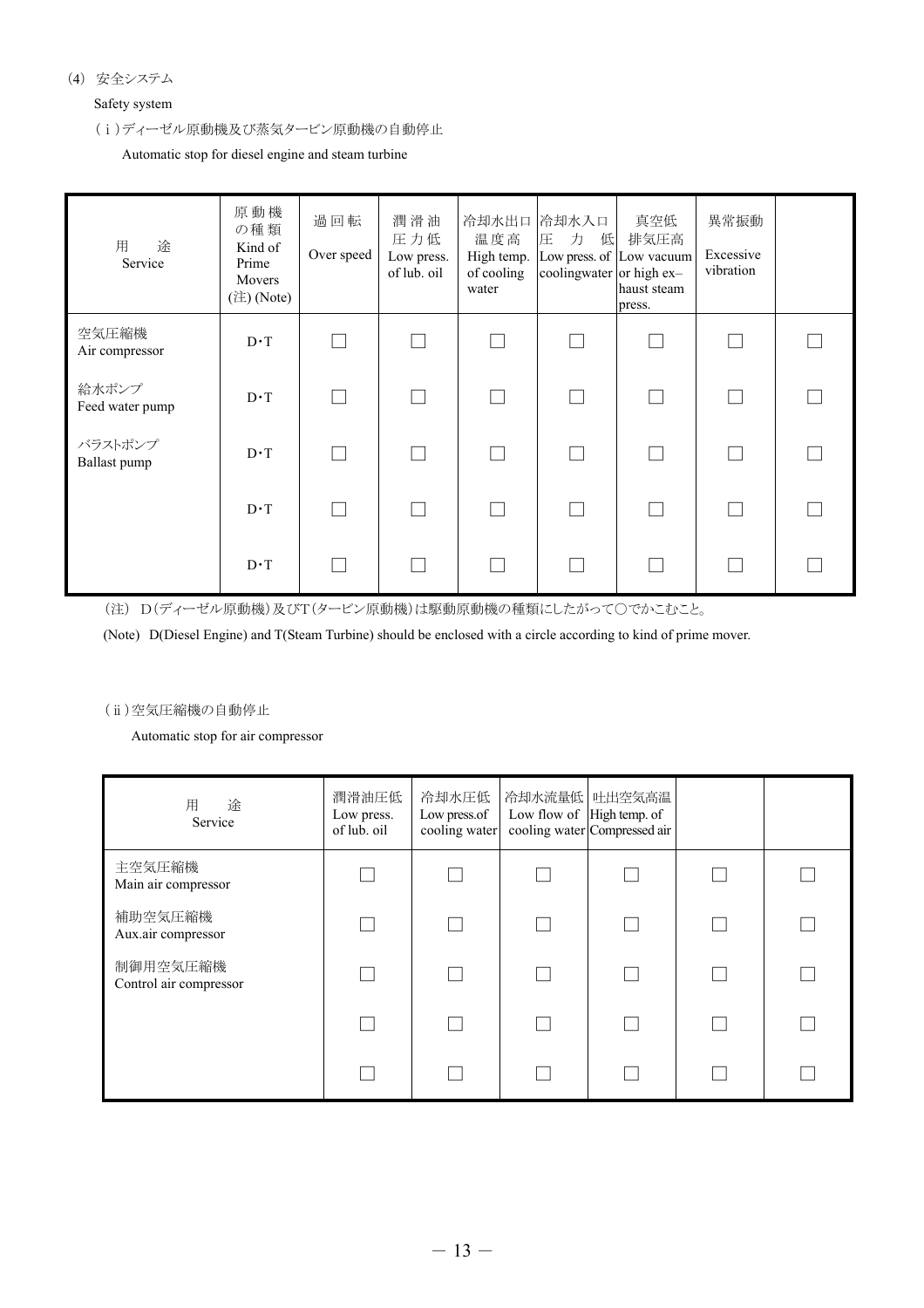#### 7.監視警報装置

Monitoring and Alarm System

 $(1)$ 一般

General

-監視警報装置には、次のCRTディスプレイ及び周辺機器が採用されている。

The CRT displays and associating apparatus are adopted for the monitoring and alarm system.

|                       | 設置場所              |       | 船           | 橋<br><b>Bridge</b> |                                            | 機関制御室                     | 荷役制御室                    |            |            |
|-----------------------|-------------------|-------|-------------|--------------------|--------------------------------------------|---------------------------|--------------------------|------------|------------|
| 機<br>器<br>Equipments  | Location          | space | Maneuvering |                    | 操船スペース 機関スペース<br>Engine con-<br>trol space | Engine<br>control<br>room | Cargo<br>control<br>room |            |            |
| <b>CRT</b><br>ディスプレイ  | 機関用<br>For engine |       | )台<br>Sets  |                    | )台<br>Sets                                 | )台<br>Sets                | )台<br>Sets               | )台<br>Sets | )台<br>Sets |
| <b>CRT</b><br>Display | 荷役用<br>For cargo  |       |             |                    |                                            |                           |                          |            |            |
| タイプライタ<br>Typewriter  |                   |       |             |                    |                                            |                           |                          |            |            |
| プリンタ<br>Printer       |                   |       |             |                    |                                            |                           |                          |            |            |
|                       |                   |       |             |                    |                                            |                           |                          |            |            |

-延長警報装置が次の場所に設けられている。

The extension alarm devices are provided at the following stations

| 各機関士居室                             | 食堂            |
|------------------------------------|---------------|
| Each engineer's accommodation room | Dining room   |
| 娯楽室                                | サロン           |
| Recreation room                    | Saloon        |
| 事務室                                | 船橋            |
| Office                             | <b>Bridge</b> |
| その他                                |               |
| Others                             |               |

(2)機関部設計装項目一覧

List of measuring point and alarm point for machinery system

機関部の測定点、警報点の一覧表を添付すること。

List of measuring and alarm point for machinery system should be attached to this booklet.

書式は任意でよいが、少なくとも次の記入例に示すように、「指示」「表示」及び「警報」の内容を含んだものであること。

The format of the list is free provided that the list is at least included such the list of measurement, indication and alarm as

shown to the following example.

なお、添付用紙に記入してもよい。

Attached from may be used to make the list, if necessary.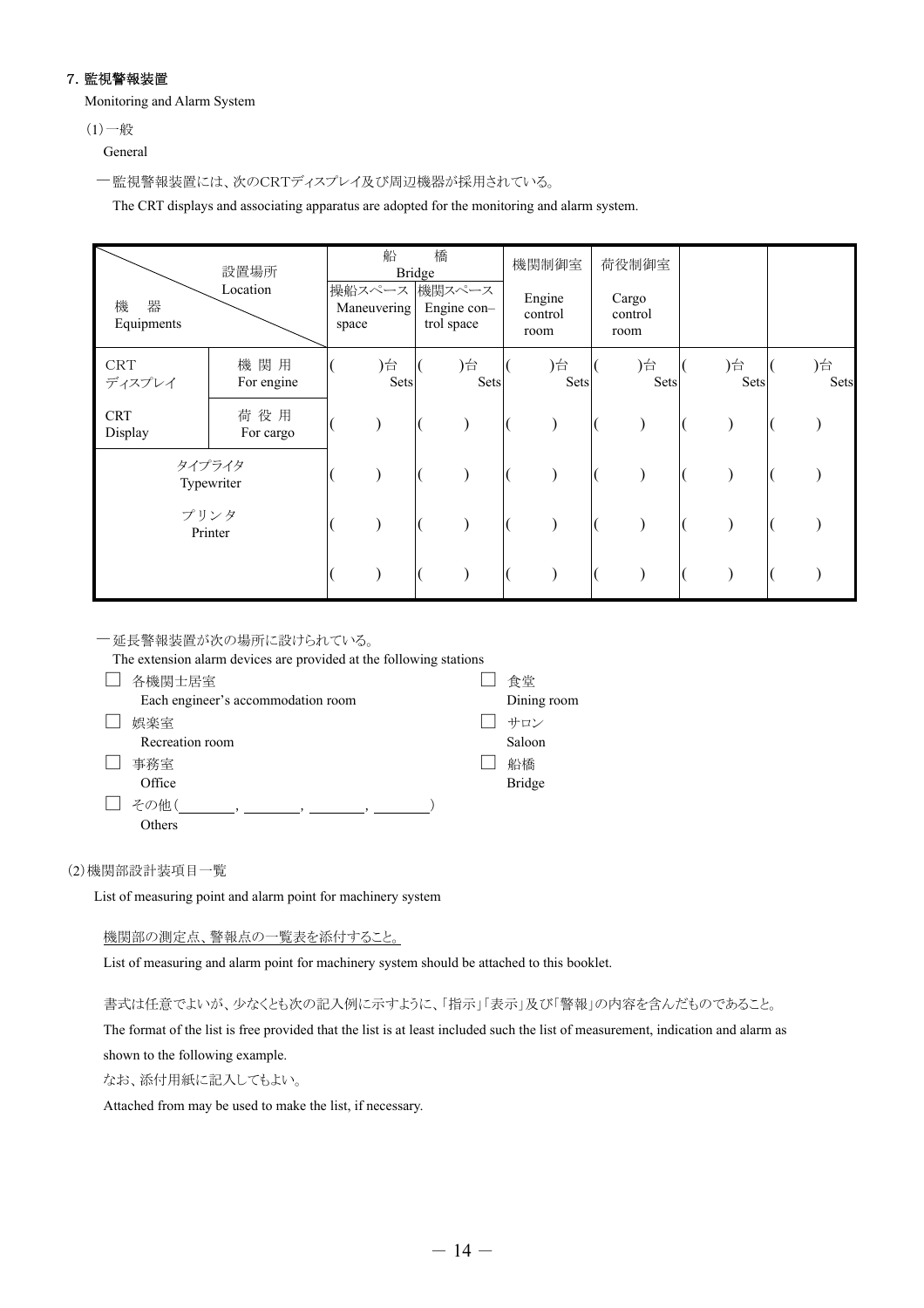記入例(For example) 記入例(For example)

機関部測定点•警報点一覧表<br>List of measuring and alarm point for machinery system List of measuring and alarm point for machinery system 機関部測定点・警報点一覧表

| 考<br>備               | Note                                |                   |                                                       |                                             |                                                  |                                 |                                                                  |                                                                   |   |          |                                            |                                     |                                                      |  |
|----------------------|-------------------------------------|-------------------|-------------------------------------------------------|---------------------------------------------|--------------------------------------------------|---------------------------------|------------------------------------------------------------------|-------------------------------------------------------------------|---|----------|--------------------------------------------|-------------------------------------|------------------------------------------------------|--|
| 工作室                  | Work<br>Shop                        |                   |                                                       |                                             |                                                  |                                 |                                                                  |                                                                   |   |          |                                            |                                     |                                                      |  |
| 機関制御室                | Engine<br>control<br>$_{\rm room}$  |                   |                                                       |                                             |                                                  | ⊢⊢                              |                                                                  |                                                                   |   |          | ⊟                                          |                                     | $\overline{\phantom{a}}$                             |  |
| 橋                    | 機関スペース<br>Engine con-<br>trol space |                   |                                                       |                                             |                                                  |                                 |                                                                  |                                                                   |   |          |                                            |                                     |                                                      |  |
| Bridge<br>船          | 操好ペース<br>Maneuvering<br>space       |                   |                                                       | Ð                                           | ⊣                                                | ⊢⊢                              |                                                                  |                                                                   |   |          |                                            |                                     | ㅂ                                                    |  |
| 所<br>設置場<br>Location | $\mathbb{I}$<br>Item<br>項           | Revolution<br>回転数 | Temp. of exhaust gas each cyl. outlet<br>排ガス各シリンダ出口温度 | Press. of governor setting air<br>ガバナ制御空気圧力 | Ahead/Astern indication of cam shaft<br>カム軸前後進位置 | Aux. blower running<br>補助ブロワー運転 | High Temp. of cooling water each cyl. outlet<br>シリンダ冷却水各シリンダ出口高温 | High & Low Temp. of F. O. injection pump inlet<br>燃料噴射ポンプ入口高温及び低温 |   |          | Low press. of main L. O. inlet<br>主潤滑油入口低圧 | Low press. of control air<br>制御空気低圧 | High differential press. L. O. filter<br>潤滑油こと器 口差圧高 |  |
|                      |                                     |                   |                                                       | Indication                                  |                                                  |                                 | 更                                                                | 豐                                                                 |   | $I$ cmp. | 4<br>amnal A                               | 王                                   | Press.                                               |  |
| 对象/分類                | Division<br>Object/                 |                   | 喆                                                     | 长                                           | 表<br>٠                                           | 后                               |                                                                  | 警<br>Main Engine                                                  | 载 |          |                                            |                                     |                                                      |  |
|                      |                                     |                   |                                                       |                                             | #                                                |                                 |                                                                  |                                                                   |   |          | 楼                                          |                                     |                                                      |  |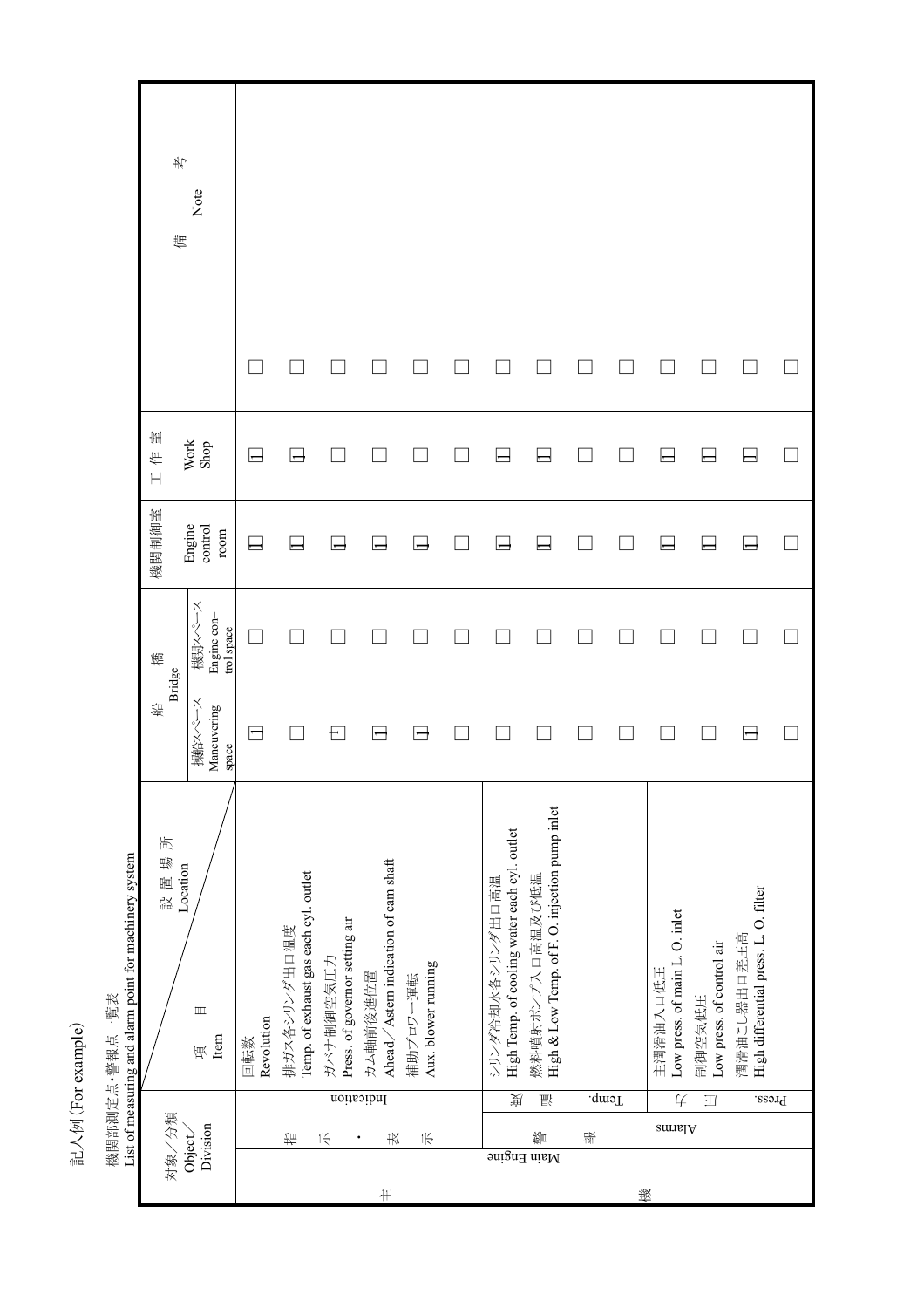| 荂<br>備           | Note                                |  |  |  |  |  |  |               |
|------------------|-------------------------------------|--|--|--|--|--|--|---------------|
|                  |                                     |  |  |  |  |  |  |               |
|                  |                                     |  |  |  |  |  |  | $\Box$        |
| 機関制御室            | Engine<br>control<br>$_{\rm room}$  |  |  |  |  |  |  | $\mathcal{L}$ |
| 橋                | 機関スペース<br>Engine con-<br>trol space |  |  |  |  |  |  |               |
| 船<br>Bridge      | Maneuvering<br>薬汉ペース<br>space       |  |  |  |  |  |  | $\Box$        |
| 設置場所<br>Location | $\hfill\blacksquare$<br>項<br>Item   |  |  |  |  |  |  |               |
|                  | 対象/分類<br>Object/<br>Division        |  |  |  |  |  |  |               |

(注) 本用紙は必要に応じてコピーして使用のこと。 (注) 本用紙は必要に応じてコピーして使用のこと。 This sheet may be copied, if necessary. This sheet may be copied, if necessary.

i,